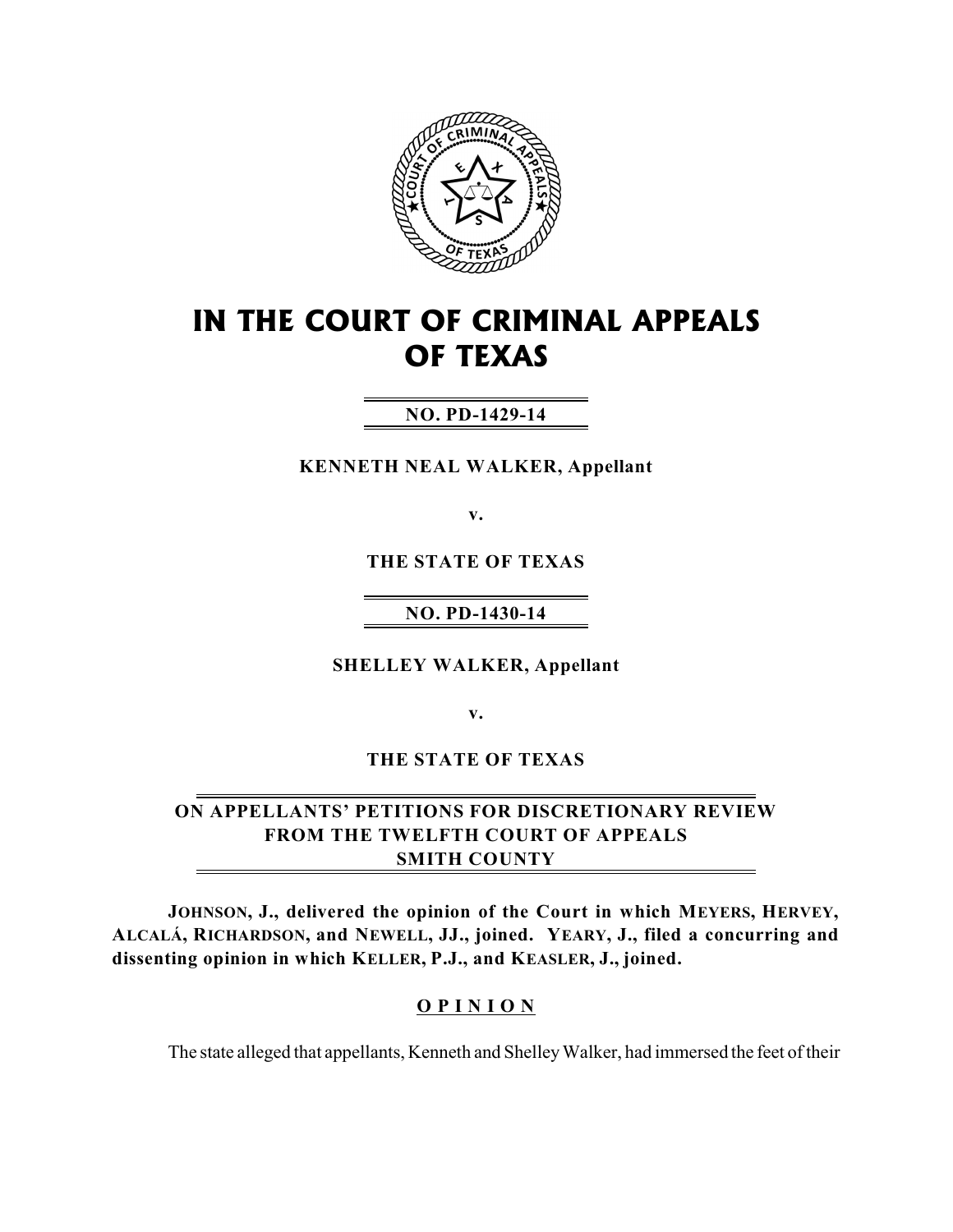granddaughter, Bridget, in hot water, causing her to suffer second-degree burns to her feet and ankles. A jury found appellants guilty of injury to a child and sentenced each of them to 25 years' imprisonment. The court of appeals affirmed the convictions.

In their petitions for discretionary review in these consolidated appeals, the appellants contend that the court of appeals erred in holding that the evidence was sufficient to sustain their convictions. Specifically, appellants now assert that the jury's conclusion that they intentionally immersed Bridget's feet in the hot wateris based on the drawing of multiple unreasonable inferences and is thus too speculative to give rise to any criminal liability in this case.

Because we conclude that the evidence in this case can rationally be said to establish nothing more than a mere suspicion of wrongdoing by appellants, the evidence is insufficient to prove that either appellant engaged in the conduct at issue in this case–namely intentionally immersing Bridget Walker in hot water. Therefore, we hold that no reasonable trier of fact could have found all the elements of the offense of injury to a child beyond a reasonable doubt. We also hold that, given that the evidence fails to prove beyond a reasonable doubt the commission of any criminal conduct by either appellant, the convictions may not be reformed to any lesser-included offense. We therefore reverse the judgments of the court of appeals and render judgments of acquittal.

#### **Background**

Appellants were charged with intentionally or knowingly causing serious bodily injury to a child, Bridget, who was three weeks shy of her third birthday at the time of the alleged offense. *See* TEX. PENAL CODE § 22.04(a)(1). The indictments alleged that appellants held Bridget in hot liquid, thereby causing burns to her feet and legs. The jury instructions permitted the jury to convict each appellant either as a primary actor or as a party to the offense. *See id.* §§ 7.01(a), 7.02(a)(2), (a)(3). Appellants were both convicted of the offense after a consolidated trial, and they were each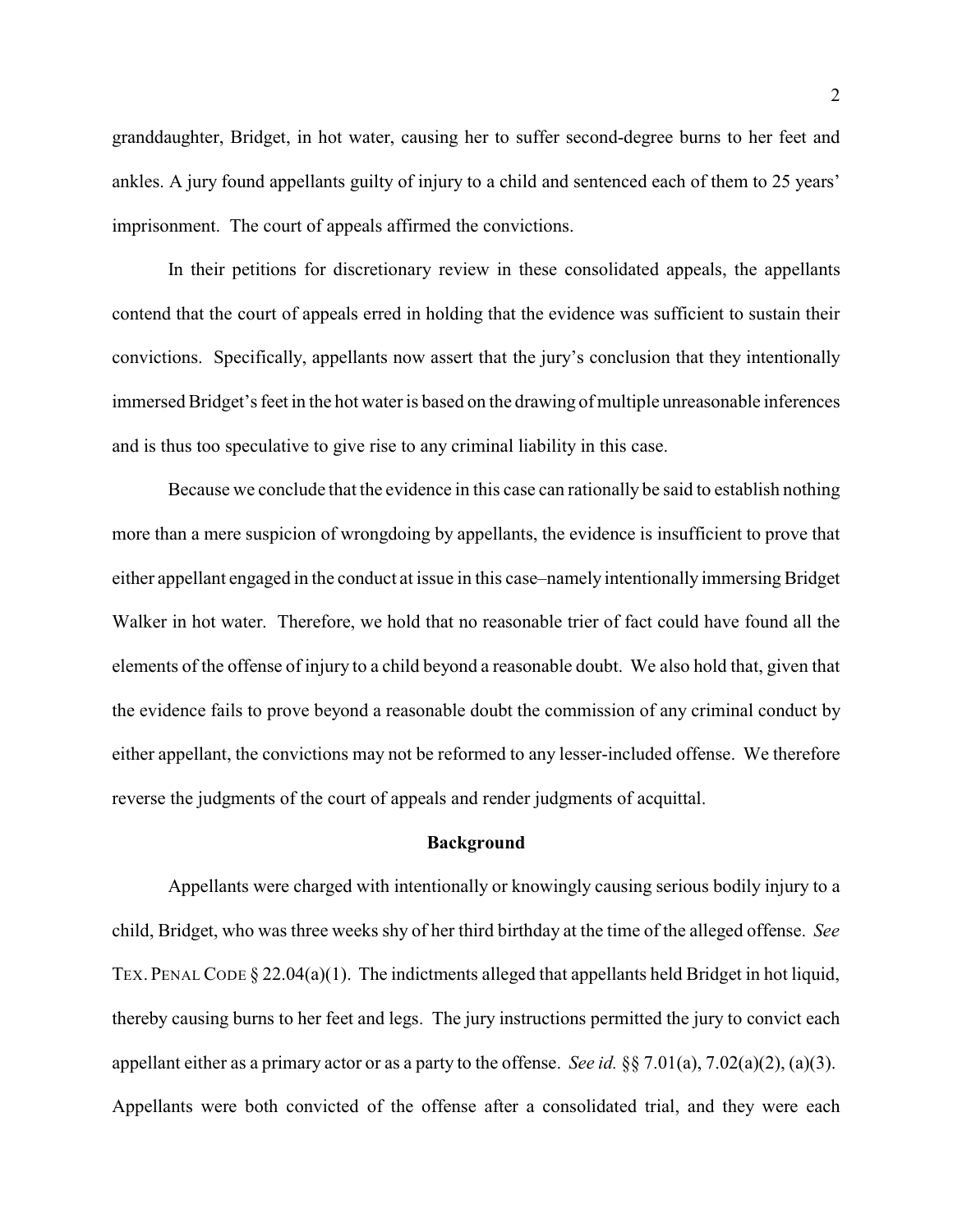sentenced to twenty-five years' imprisonment. The jury also made a finding that appellants had used

On direct appeal, appellants challenged the sufficiency of the evidence, but the court of appeals rejected their challenges and affirmed their convictions*. See Shelley Walker v. State*, No. 12-12-00379-CR, 2014 WL 4637964 (Tex. App.—Tyler Sept. 17, 2014) (mem. op., not designated for publication); *Kenneth Walker v. State*, No. 12-12-00378-CR, 2014 WL 4637963 (Tex.

App.—Tyler Sept. 17, 2014) (mem. op., not designated for publication). In its opinion upholding Shelley Walker's conviction, the court of appeals reasoned that "conflicting inferences may be drawn"

from the evidence in this case—Bridget's injuries are the result of (1) forced submersion, or (2) an

accident in which Bridget entered a bathtub containing scalding water and could not immediately

exit." *Shelley Walker*, 2014 WL 4637964, at \*14. The court further explained,

a deadly weapon, a hot liquid, during the commission of the offense.

It is undisputed that B.W. and [her brother] N.W. had not taken the Walkers' attempts at discipline seriously because the children would laugh when they were disciplined. It is also undisputed that the children had a history of playing with water in the bathrooms and had flooded Appellant's bathroom the week before B.W. was injured. These facts, when viewed in light of the prosecution's demonstration and testimony that B.W.'s burns were more consistent with forced submersion than an accidental burn, support the inference that, upon findingB.W. playing in Appellant's bathroom with the water running and soaps thrown into the bathtub, Appellant disciplined B.W. by holding her feet in the scalding water.

*Id.* The court of appeals acknowledged the existence of some evidence that was "consistent with [Bridget] diving out of the bathtub," including the scratches on her leg and chest and the fact that the shower door was off its track, and of the evidence showing that both appellants had health conditions that "could have made the forced submersion of Bridget difficult," but the court concluded that these facts "do not render the jury's verdict speculative." *Id.* The court of appeals observed that the state had presented evidence showing "that it would have been possible for Appellant to forcibly submerge [Bridget] in scalding water because Appellant was mobile and able to move around." *Id*.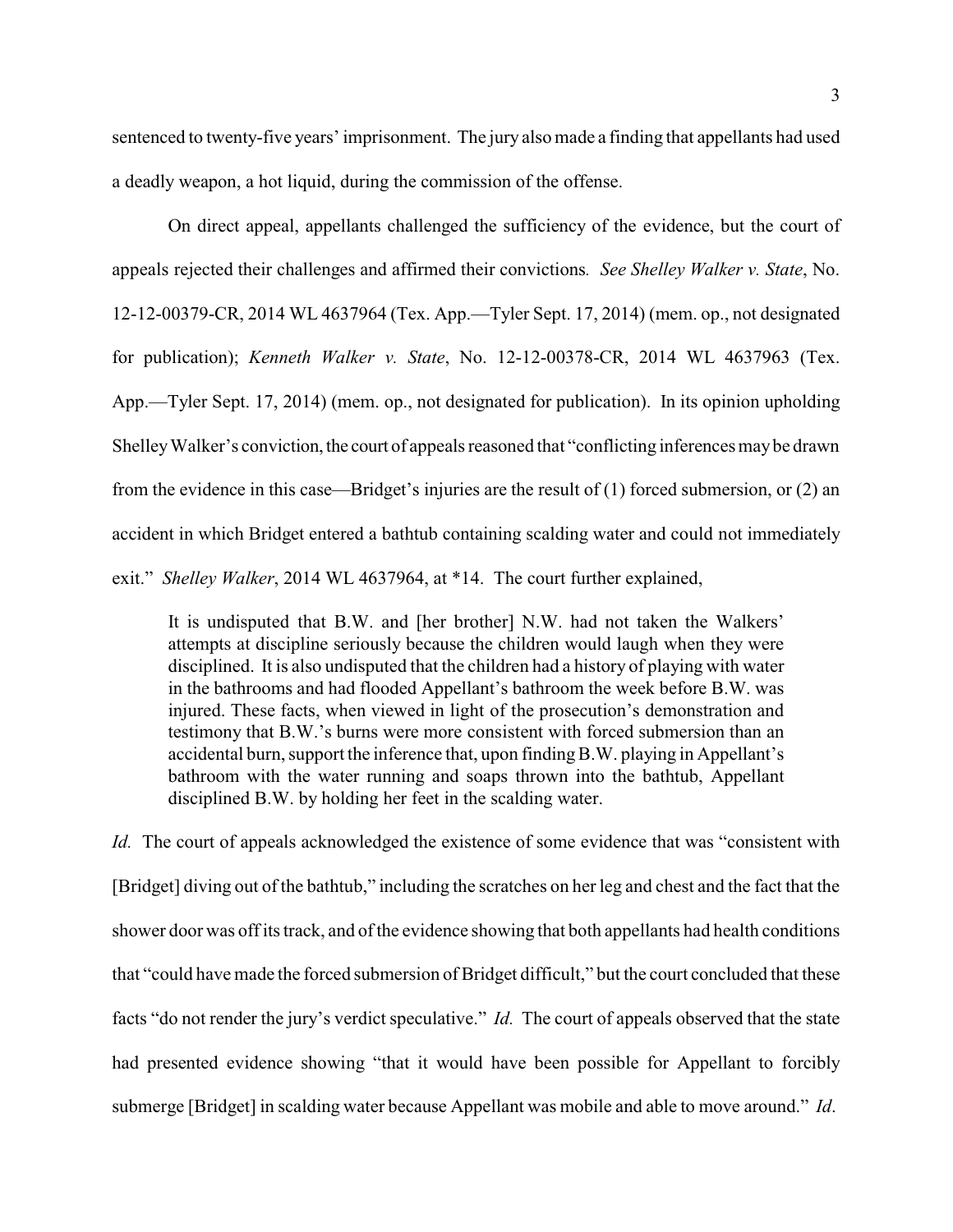The court of appeals concluded that it was bound to defer to the jury's credibility and weight determinations, and it upheld Shelley Walker's conviction. *Id*.

The appellate court relied on nearly identical reasoning in upholding Kenneth Walker's conviction, but it additionally noted in its separate opinion in that case that Shelley Walker had given a statement to investigators indicating that Kenneth was "gone two to three minutes before [Bridget] came into the living room with burned feet," and this was an additional circumstance supporting the inference that Kenneth, either on his own or with assistance from Shelley, had committed this offense. *See Kenneth Walker*, 2014 WL 4637963, at \*14.

This Court granted review of the appellate court's sufficiency analyses in these cases.<sup>1</sup>

#### **Testimony**

Kenneth and Shelley Walker had moved into the rented duplex in Tyler in August of 2011. The duplex had three bedrooms, two bathrooms, a kitchen, and a combined living-dining area. The three bedrooms were accessible from a common hallway. One bathroom was in the master bedroom, the other opened into the common hallway. The master bedroom was occupied by Shelley, the Walkers' seriously ill and disabled son Kendal Walker, Kendal's wife Amanda Walker, and one of Shelley's grandchildren, Bridget Walker. Another bedroom was occupied by Kenneth, and the third bedroom was occupied by the Walkers' two grandsons, Toby, and Nicholas. There was a television set in the living area and another in the boys' room.

 $1$  "The Court of Appeals erred in finding legally sufficient evidence in this case, and allows this Court to reexamine the issue of factually sufficient evidence from *Brooks v. State*, 323 S.W.3d 893 (Tex. Crim. App. 2010).

<sup>&</sup>quot;The Court of Appeals erred in allowing a speculative verdict to stand in contrast to this Court's instructions."

Because we hold that appellants' second ground for review is dispositive in resolving their sufficiency challenges, we do not consider their first ground for review, in which they urge this Court to overrule *Brooks* and reinstate the law of factual sufficiency.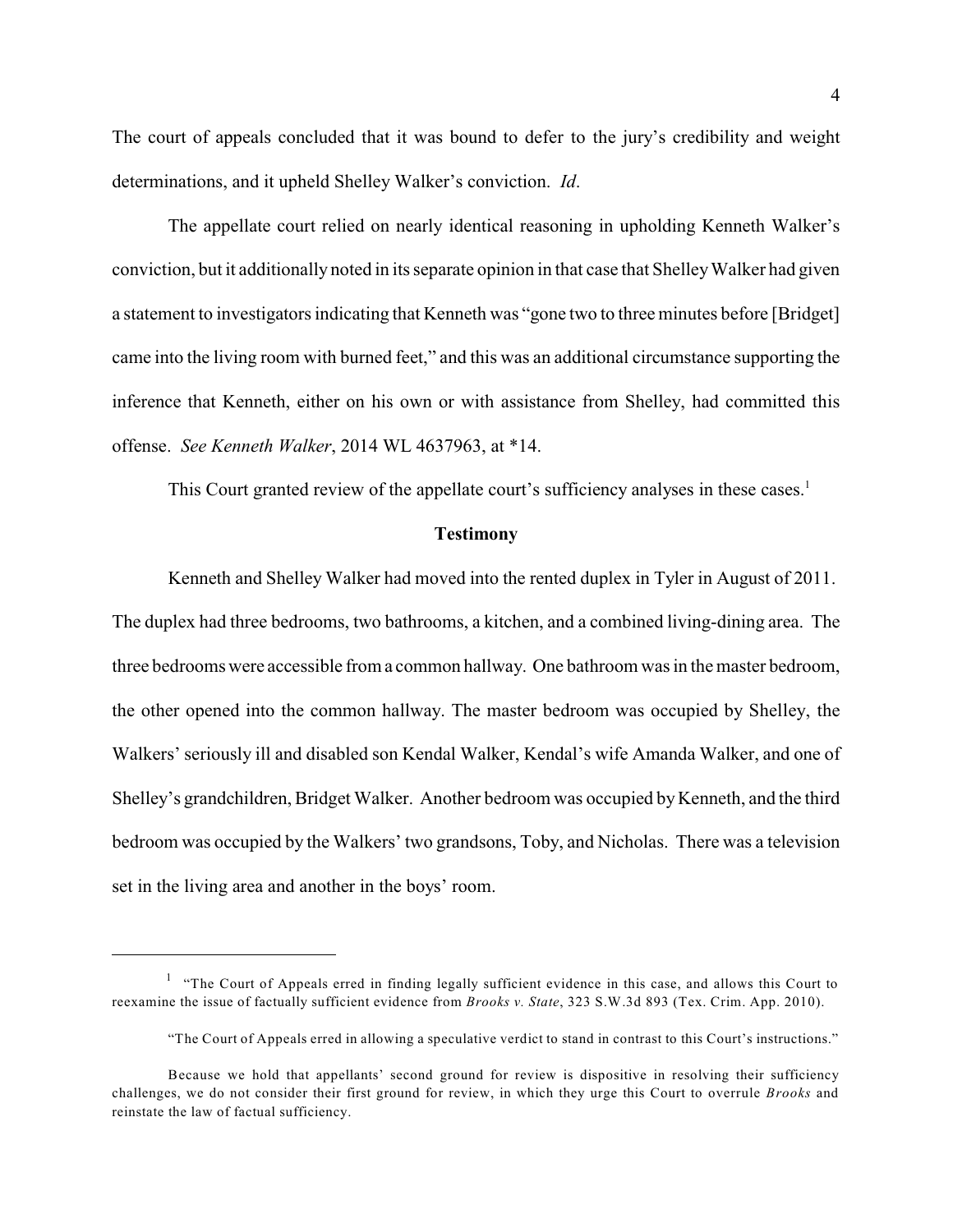Because of abuse and neglect by their biological parents (Kenneth's son Chris and Chris's wife), who were drug addicts, Kenneth and Shelley had legally adopted the three children. At the time Bridget was burned ("the event"), Toby was six years old and went to school. Nicholas was three years and 10 months old, and Bridget was 2 years and 11 months old. Bridget weighed about 28 pounds. According to medical records introduced at trial, Nicholas displayed Pervasive Developmental Disorder (PDD-NOS), part of the autism spectrum.<sup>2</sup> He was described by his aunt, Amanda Walker, as being "very mean" and having a history of violence that included "[h]itting, biting, kicking, throwing, [and] punching." The violence was directed to anyone in his way, but often at Bridget. Because of the violence, Nicholas was put on medication.

Nicholas was also the instigator of much misbehavior, while Bridget was the follower. The furniture was removed from his bedroom because he bounced on the beds, leapt from the dresser, and urged Bridget to do the same. The children liked to play in the bathrooms, and they frequently went into a bathroom, locked the door, then played in the tub, or blocked the sink and made it overflow, or put their heads in the toilet, or stopped up the toilet, causing it to overflow. Nicholas and Bridget would also get into the tub fully clothed and empty the shampoo bottles. They used the step stool to get onto the sink counter and squeeze toothpaste over the sink and counter. Five or six times, they had caused the tub to overflow with cold water. Because of that behavior, Kenneth had installed locks high on the doors leading to the hall bathroom and the master bedroom. According to Amanda, "[Nicholas] is the one that pulls Bridget in the bathroom and locks both of them in. Bridget will try to open the door, but she can't get it open." She also stated that, whenever the

<sup>&</sup>lt;sup>2</sup> "Pervasive Developmental Disorder, Not Otherwise Specified (PDD-NOS) This mouthful of a diagnosis applies to most children with autistic spectrum disorder. Children whose autism is more severe than Asperger's syndrome, but not as severe as autistic disorder, are diagnosed with PDD-NOS."

http://www.webmd.com/brain/autism/autism-spectrum-disorders?page=2#2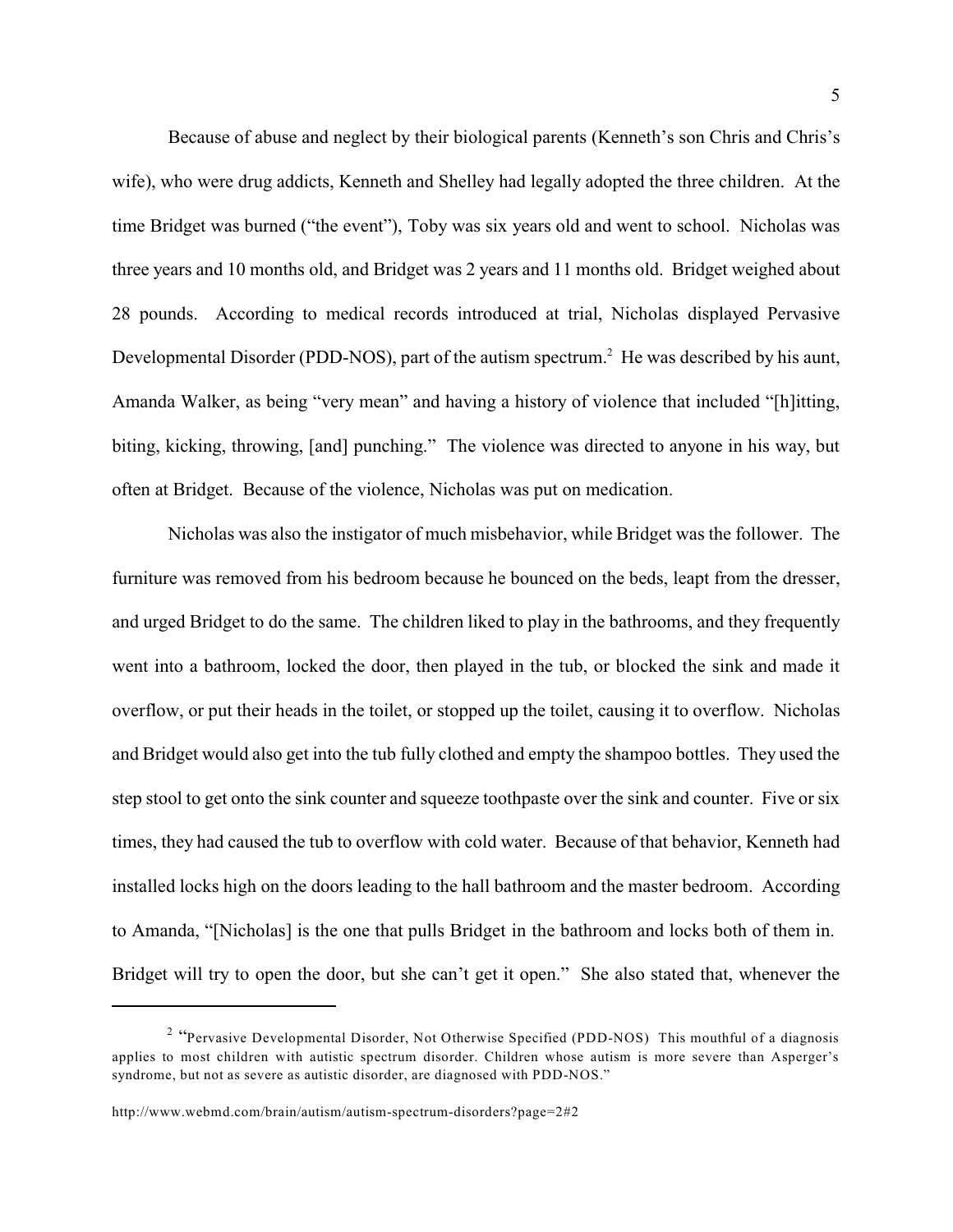children had been caught causing problems in a bathroom, they were always together. On a prior occasion, Kenneth had had to "bust" the bathroom door to get the children out and, on another occasion, had had to take the bathroom door off its hinges. There was no evidence of forcible entry into the bathroom on the day of the event.

Both Kenneth and Shelley had health issues. Based on medical records introduced at trial, Kenneth had had a heart attack and a stroke. He also had a dual-chamber pacemaker, degenerative discs in his lower back that necessitated facet injections, $3$  carpal-tunnel syndrome, extensive arthritis in his right wrist, and significant numbness in his left hand. The third of three surgeries on his right wrist was performed a few months before the event. At the time of the event, Kenneth was disabled and did not work outside the home. Shelley was somewhat overweight and had deforming arthritis in her feet and multiple chronic-pain issues for which she was on medications. She also had allergies that at times decreased her ability to hear. She did not work outside the home.

On the morning of the event, February 28, 2012, Amanda rose at 4:30 a.m. and left for work before the others were awake. Shortly after 8:30 a.m., she began to get calls from Shelley. Because she was assisting residents of the nursing home where she worked, and because she would be disciplined for taking personal calls, she did not answer at first. When the calls became frequent, she finally answered.<sup>4</sup> Shelley told her that Bridget had burned her feet and asked what to do.

 $3$  Facet joints are located between each set of vertebrae in the spine. They allow each vertebra to move against the vertebra just above and just below it. Facet injections are used to reduce inflammation and swelling of tissue in and around the facet-joint space.

 $4$  According to one of the state's witnesses, Detective Craig Shine of the Tyler Police Department (TPD), after the event occurred sometime around 8:30 a.m., Shelley called Amanda, who was at her job in a nursing home. Shelley ask Amanda what she should do. From an examination of Amanda's telephone, Officer Shine established that Shelley had called Amanda at 8:38, 8:41, 8:48, 8:51, 10:30, 10:49, 10:57, 11:04, and 11:10 a.m. There was no call at 8:58 a.m.

In questioning the lead investigator, Det. Brock, the prosecutor indicated that the first call from Shelley was placed at 8:38 a.m. and stated that the correct times were known from looking at Amanda's telephone. (9 R.R. 48, 49). He then slightly misquoted the times of the first four calls (8:37, 8:41, 8:47, 8:50) testified to by Detective Shine (8:38, 8:41, 8:48, 8:51) and added a call at 8:58, which was not on the call log testified to by Det. Shine. The prosecutor also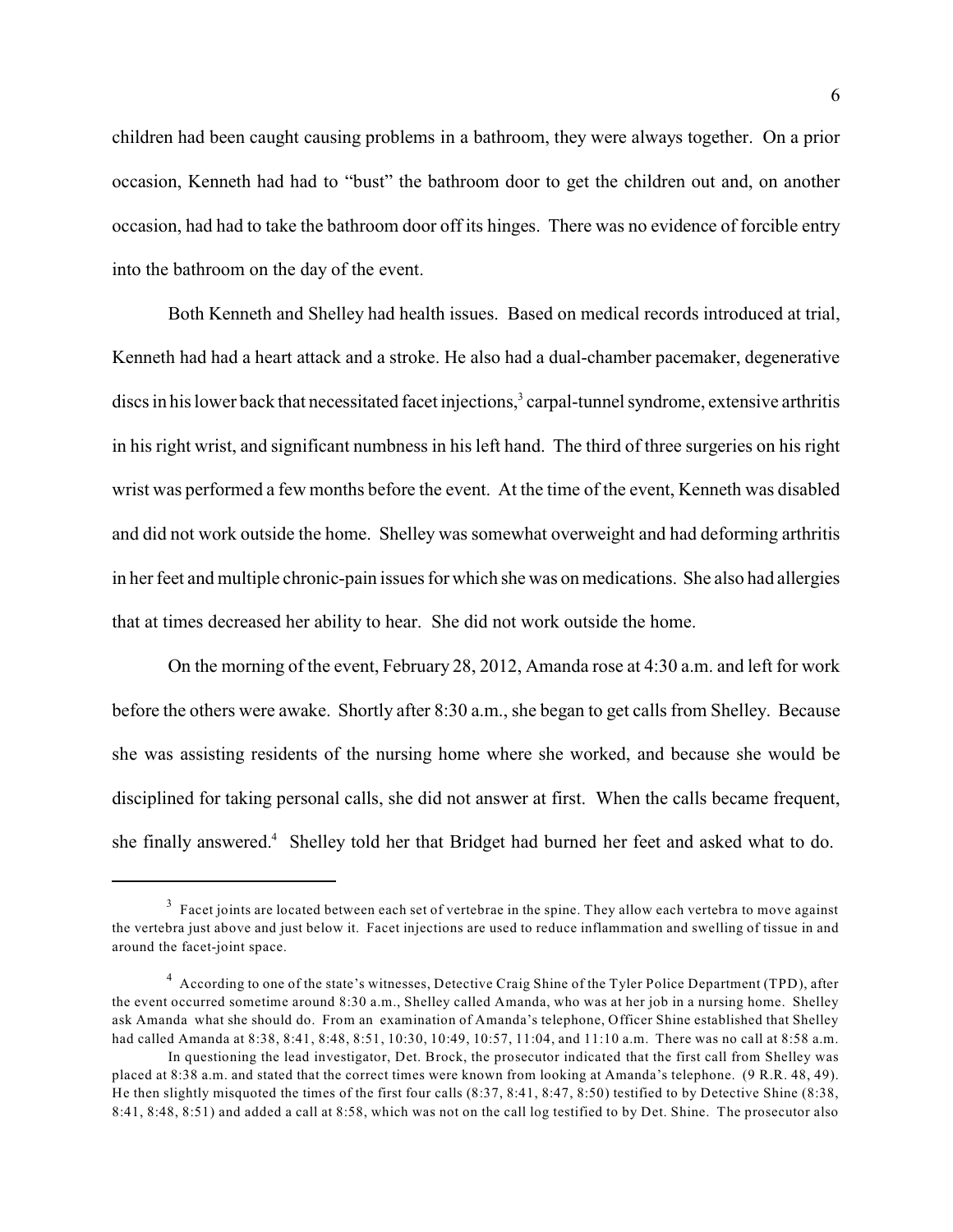Amanda is not medically trained and did not know. At some time before 9:00 a.m., Amanda went to her supervisor, who is a nurse, and asked what to do. She relayed her supervisor's instructions–call 9-1-1–then got permission to leave and clocked out at about 9:04 a.m.<sup>5</sup> During the last call before Amanda returned home, Shelley stated that Kenneth had already called 9-1-1. That statement is supported by the testimony of the police dispatcher, who testified that the 9-1-1 call from Kenneth came in at 8:55 a.m., and that of a paramedic who testified that the EMS unit was dispatched at  $8:56<sup>6</sup>$ 

Afterthe ambulance left with Bridget and Shelley, Kenneth, Amanda, and Nicholas remained in the house. Forensic technicians arrived at an unknown time, but more than 30 minutes after the event, and photographed the master bath and other areas of the house. The tub had not been drained. The hot-water faucet was still open and was adding water in a stream described by several witnesses as being pencil sized, and the water level had risen to the bottom of the overflow plate. Photographs show that there were eight plastic bottles floating in the tub, that the outer shower door had been displaced and was in the inner door's track at the bottom corner of the opening, and that two small pairs of underpants were on the floor close to the side of the tub. Photographs of Bridget taken at the hospital show a long scratch on the left side of her thorax and another long scratch on the front of her left thigh.

questioned Brock about the contents of an unrecorded interrogation of Amanda by Det. Nathan Elliott—at which Brock was not present—and asserted that Amanda had stated that the first call was at 8:58 a.m. (9 R.R. 50). The interview on which that claim depended was not introduced at trial, nor was there any indication that it had been recorded, nor did the interrogator, Det. Elliott, testify.

 $5$  The time was verified at trial by the testimony of Amanda's supervisor, Debra Cremers.

 $^6$  At trial, the state made an issue of when Shelley first called Amanda, repeatedly stating that Amanda told a TPD detective that the first call was at 8:58 a.m., thus proving that the Walkers had waited a half hour before seeking medical help for Bridget. The interview on which that claim depended was not introduced at trial, nor was there any indication that it had been recorded, nor did the interrogator, Det. Elliott, testify.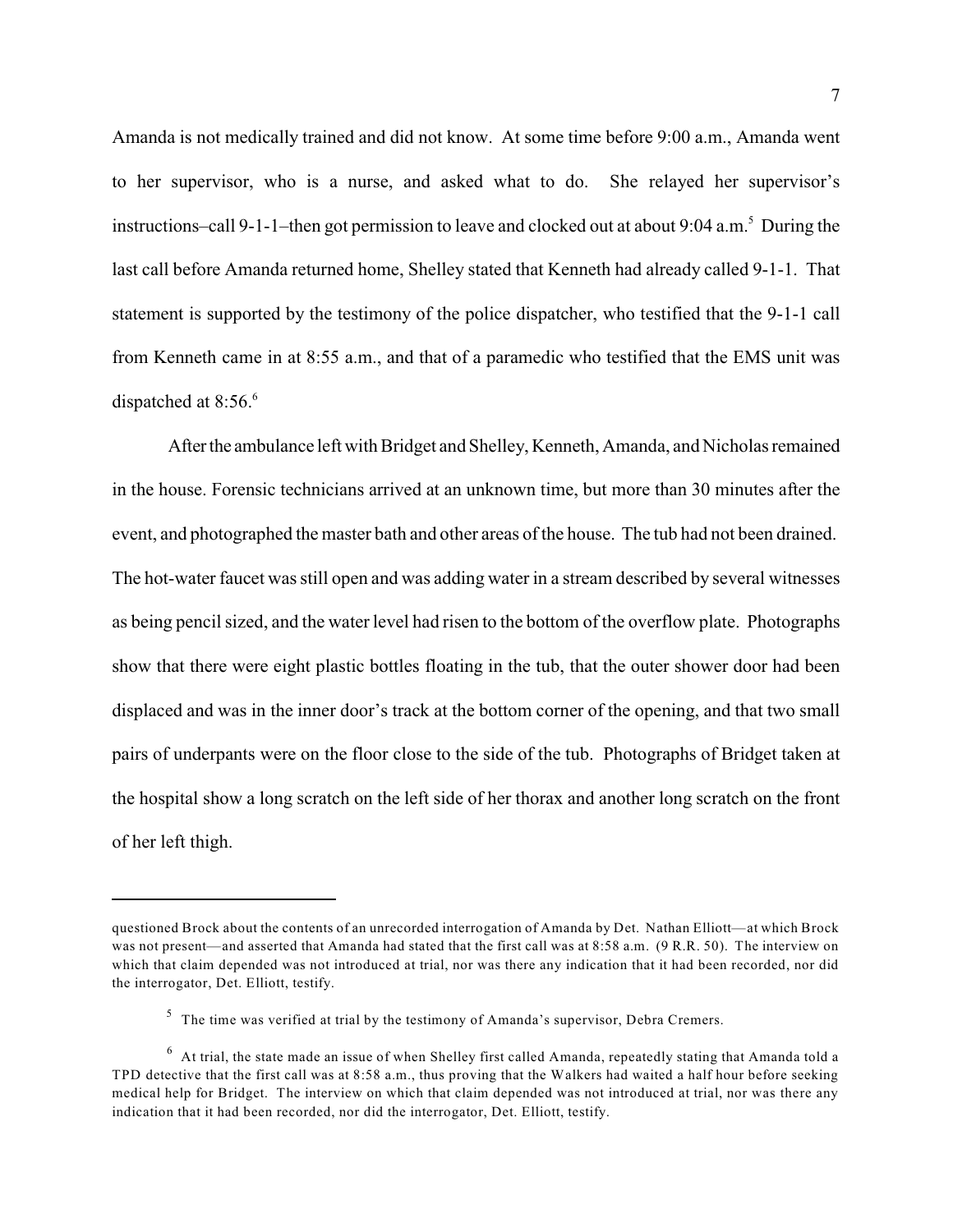Right after Bridget was burned, Kenneth turned the temperature on the water heater down from the highest setting to the next lowest setting. The technicians later visited a second time to measure the temperature of the water at the faucet. At the lower setting, the water at the faucet was at 120º F. The technicians then reset the water heater to the highest setting, as it had been when Bridget was burned, let it heat for 30 minutes, then tested the temperature at the faucet again. It was up to 131º F. No one disputed that the water pooled in the tub at the time of the event would have been at least slightly cooler, perhaps around 128º F.

The state called Amanda as a witness. Much of the state's questioning of Amanda required hearsay as an answer: what Shelley told her at the time of the event, later that same day, and in the days that followed. While some details differed, and were described by the state as being different stories, there were only three stories, one from Kenneth and two from Shelley, one of which was disavowed with an explanation. Kenneth's version differed from Shelley's affirmed version only in where Shelley and Nicholas were when Bridget was burned, but no version of the event included an assertion that either adult was in the bathroom when Bridget was injured. Except for the disavowed statement, all versions related that the Walkers heard Bridget screaming before they saw her or went down the hallway toward the master bath.

With respect to the disavowed statement, Amanda testified that Shelley told her that Shelley was going to say that she had been in the master bedroom with Nicholas folding laundry when she heard water in the bathroom, tried to open the door, and called for Kenneth, who was in the living room, when she couldn't open the door.<sup>7</sup> Shelley later confessed to Amanda and Det. Brock that she had said that because Nicholas had a history of violence and she was afraid that, if he was found to

 $\frac{7}{1}$  Shelley had folded laundry earlier in the day, a fact that was demonstrated by state's exhibits that showed folded laundry on the bed in the master bedroom.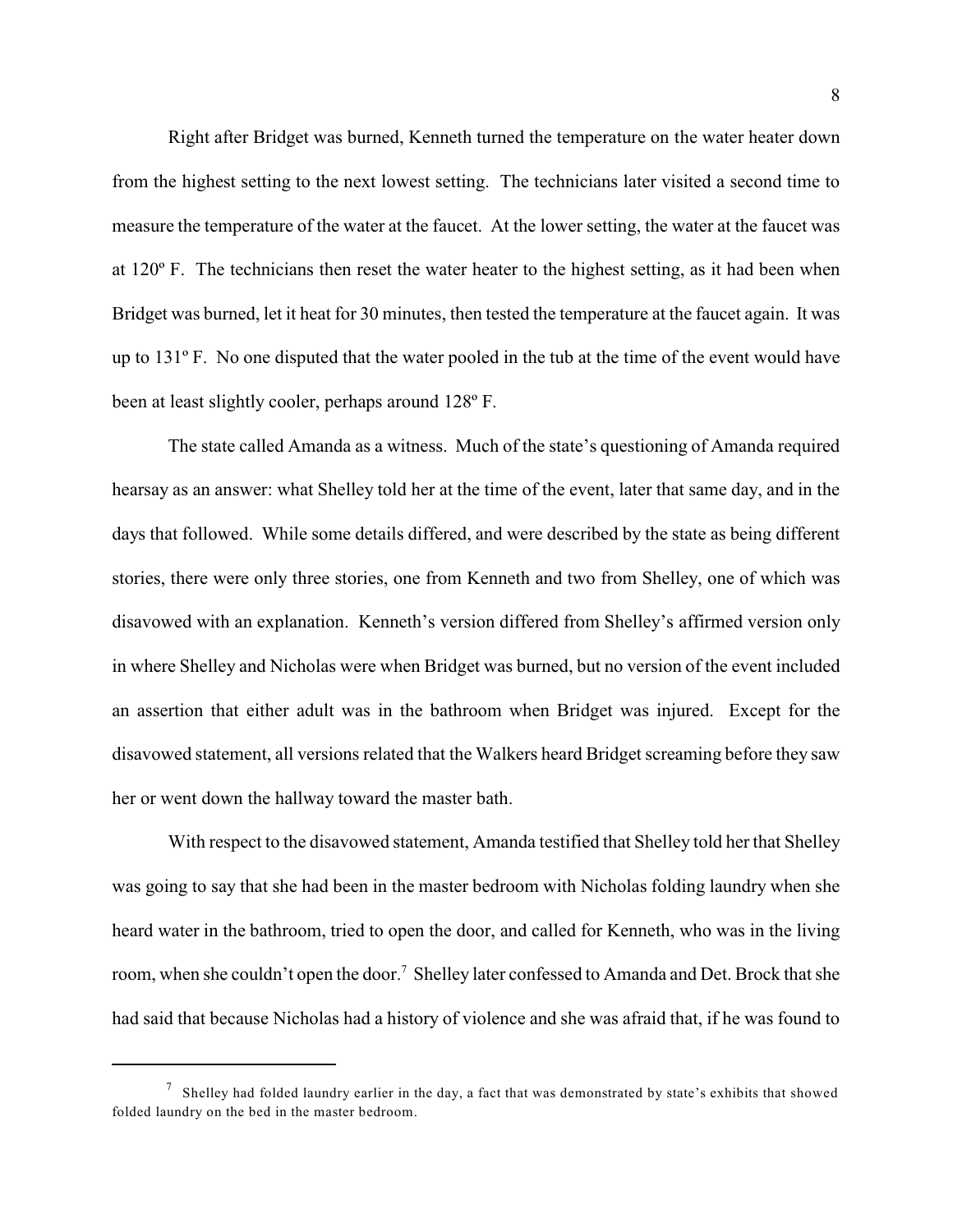have seriously harmed his sister, he would be taken away. Once Shelley acknowledged that her initial version was not accurate, the only variances in the sequence of events were whether Shelley was in the green recliner in the living room or in the kitchen giving Nicholas his medication when Kenneth heard Bridget crying and where Nicholas was when Bridget came down the hall crying.

Amanda testified that she had been told that Shelley had put Nicholas and Bridget in the boys' room to watch TV. Sometime later, Kenneth heard Bridget crying and looked down the hall. He saw Bridget and Nicholas coming out of Shelley's bedroom. Bridget walked down the hall saying, "I hurt my feet," then climbed into Shelley's lap. Nicholas said something similar. Bridget's feet were beet red up to just above her ankles and the skin was "bubbling up." Amanda repeatedly stated, in response to repetitive questions from the state, that Kenneth and Shelley had been consistent in their statements all during their incarcerations. The lead investigator, Det. Michelle Brock, disagreed. She testified that there were seven stories, but did not say in her testimony how the stories differed enough so as to constitute different stories or who told each of the various versions. Most of the differences that she noted were inconsistencies about where the family members were when the event took place.

At trial, the state's theory was that one or both of the adults became angry and deliberately immersed Bridget's legs in the hot water as discipline for playing in the bathroom, suspending her in mid-air with her feet in the water. Such a mechanism would result in uniform burning. Forcing her feet onto the bottom of the tub would have caused sparing of her soles, a condition that was not present.

The defense theory was that the two children, once again, had locked themselves in the bathroom and turned on the water in the tub. Because Nicholas was not burned, one could conclude that he did not get into the tub. The water got too hot, and Bridget wanted out, but her exit was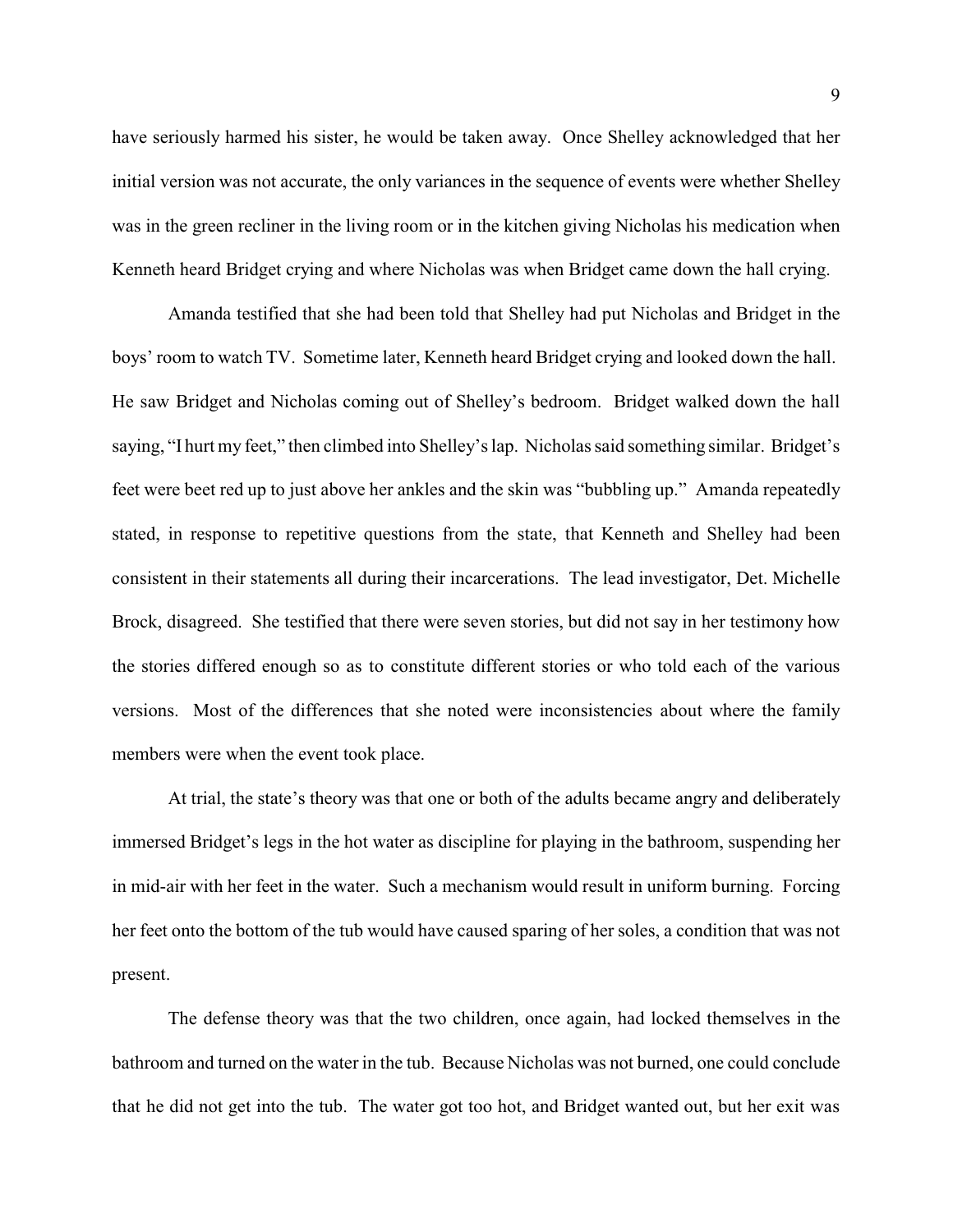blocked, perhaps by Nicholas being "mean," or perhaps because he was standing in the open area throwing into the tub the bottles that were shown in photographs of the tub. All the while, the hot water continued to flow into the tub, and Bridget "flamingo-ed," taking one foot out of the water at a time in an effort to alleviate the pain. In her desperation, she grasped the lower edge of the shower door, pulling it off its track, and dragged herself over the track onto the bathroom floor, scratching herself on the metal edge of the track.

Among the witnesses who testified at trial were three physicians. State's witness Dr. Wolf is board certified in surgery and specializes in burn treatment. He first saw Bridget at Dallas Parkland Hospital the day after the event and continued to treat her while she remained in Dallas. His knowledge of her medical history was from notes in the hospital charts. The notes were taken by one of Dr. Wolf's residents. The version of the event that was taken from those notes, which Dr. Wolf related in court, is unlike any other version given to anyone and asserts that Shelley was attending to a child, other than Bridget, who was screaming and that Bridget was found in the tub.

 Dr. Wolf testified that the burns were "fairly uniform with a straight line across on the ankles." The soles of Bridget's feet were burned to the same degree as the rest of the burns. The burns are partial thickness burns that would normally heal in 10-14 days without permanent marks. Dr. Wolf told the prosecutor that he would not expect a child with such burns to walk, but during cross-examination agreed that it would have been possible for Bridget to walk down the hall to get the attention of her parents.

When queried about the temperature required to cause Bridget's burns, Dr. Wolf testified that medical tables indicated that, at 131º, immersion in water for 10 to15 seconds would cause such burns and, allowing for the relative thinness of a child's skin, Bridget's burns would have occurred after perhaps 12 to18 seconds at 129º. There was extensive discussion of the significance of the lack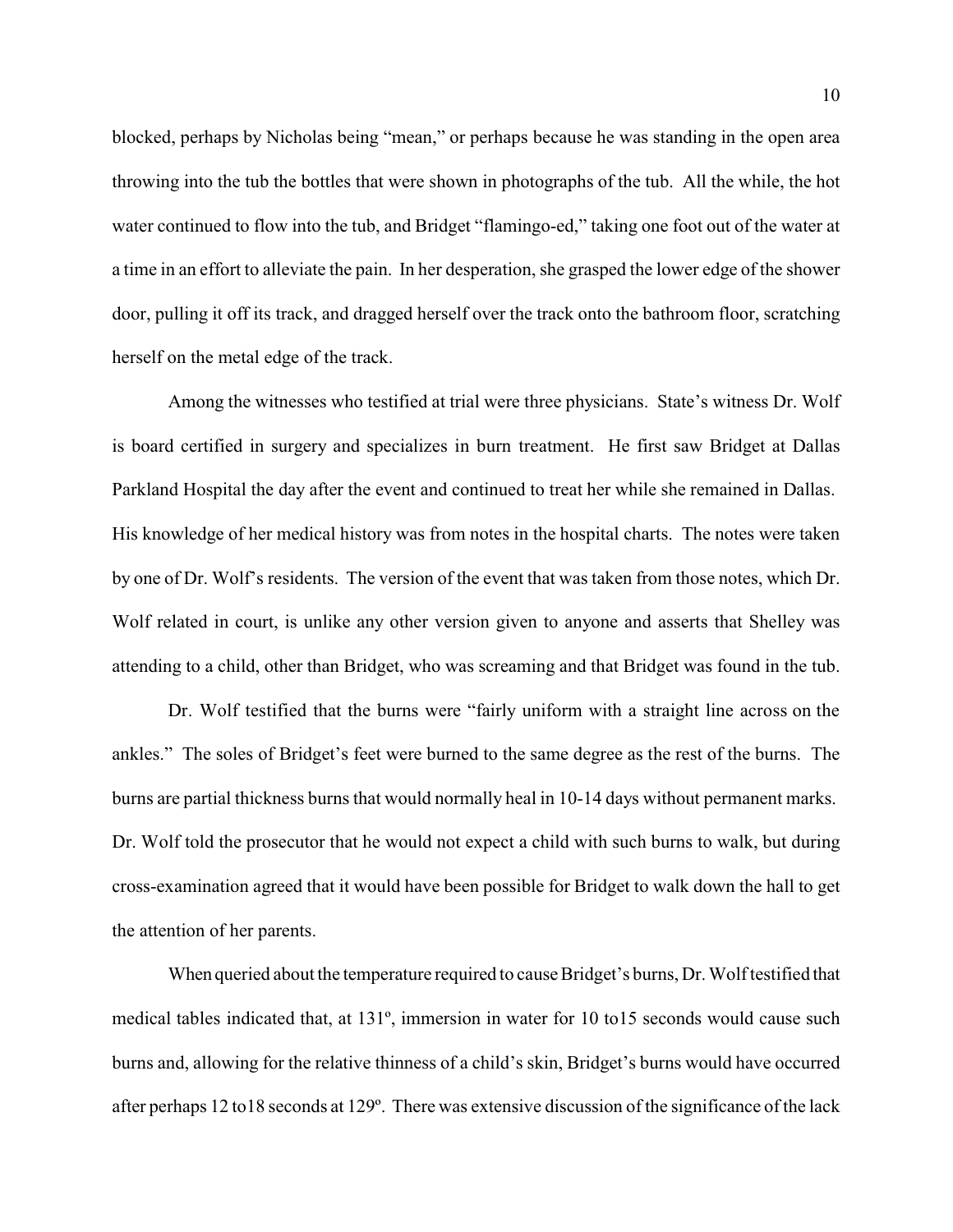of splash marks on Bridget's legs. Dr. Wolf testified that, at 131º, even a thrashing child would be unlikely to show splash marks because splashed water would cool rapidly and be at a temperature sufficiently lower than 131º so that it could not burn skin and cause a splash mark. He agreed that, in the temperature range at issue, the lack of splash marks neither proved nor disproved intentional injury.

Dr. Wolf testified that the two long scratches on Bridget's body, which he had not noticed when he treated her but saw in a photograph at trial, were quite recent and were consistent with a child sliding over the metal track of a sliding shower door, but noted that "there are other explanations that are as possible."

At first, Dr. Wolf asserted that Bridget's feet sustained identical burns, but later agreed that, at least as shown in some photographs, the burn on her left leg was "somewhat" higher than on the burn on her right leg. The tub in the master bath had the drain on the right. Given the fact that tubs slope toward the drain and the water is therefore slightly deeper at the drain end, and given that Bridget's left leg showed a slightly higher burn mark than her right leg, the pattern of burning indicates that Bridget would have been facing out toward the shower door as opposed to facing the back wall of the shower enclosure. Dr. Wolf's conclusion about the burns was that Bridget "was unable to get out of the water . . . for a prolonged period of time, however that occurred." In response to a defense question that stated, "Now, because her feet were burned on the bottom, obviously, that means she was probably moving around in the bathtub; isn't that true?" He stated, "That is true."

The parties agreed that sparing  $\textdegree$  can be indicative of forced immersion. Because sparing was

 $8$  "Sparing" occurs when a section of skin is not directly in contact with the hot liquid, e.g., when the sole of the foot rests on the bottom of the liquid's container. Sparing produces a less severe burn. 6 R.R. 135-139.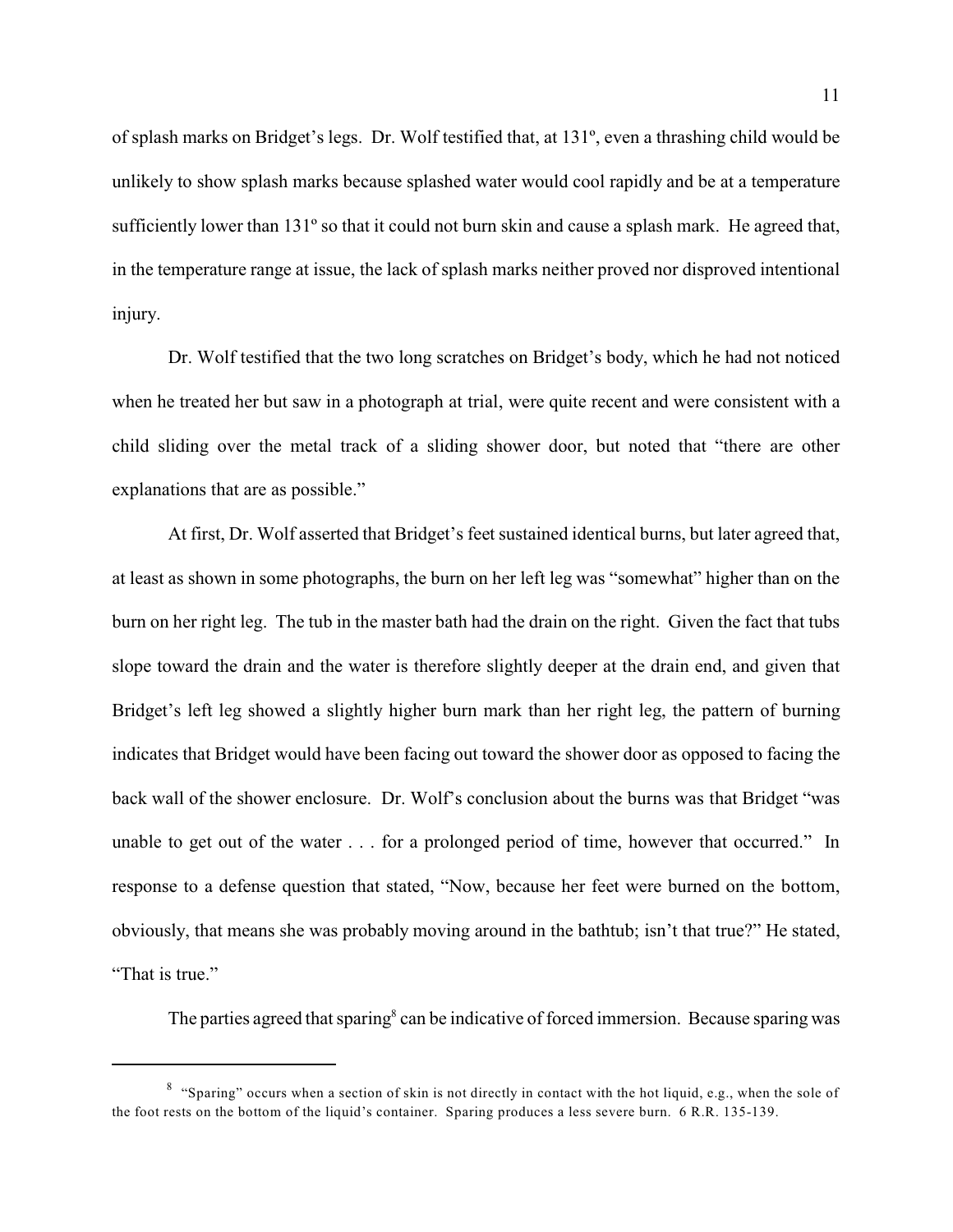not present, the state argued that the only option left that could explain Bridget's injuries was forcible immersion by suspending Bridget in the hot water. The defense, by contrast, suggested that the lack of sparing was a likely indicator of an accidental burn.

- Q (by defense) So if it's very unlikely that she was forced or held in that tub, we're kind of back to square one, aren't we?
- A (by Dr. Wolf) It's unlikely she was forced or held to the bottom of the tub. It doesn't mean that she wasn't put into the tub.
- Q Are you trying to say that she was elevated for 10 to15 seconds?

. . .

- A I don't know.
- Q You would actually have to hold her and restrain her for up to 15 seconds.
- A That's correct.
- Q That is very unlikely, isn't it?
- A It is as plausible as anything else.

6 R.R. 142, 162.

Dr. Wolf agreed that he knew nothing about the Walkers' health issues. When informed of those issues and when asked if he would be surprised that Kenneth was being accused of harming Bridget by suspending her in the water, his response was, "So, you'd really have to try with those medical conditions." He conceded that "you'd have to be pretty dang strong" and that it would be "pretty difficult" "to hold a 30-pound child still in water . . . for at least 10 to15 seconds." Dr. Wolf offered an alternative–the water was sixteen inches deep instead of four inches, which would require less bending by the person holding Bridget in the water–but conceded that he had no evidence of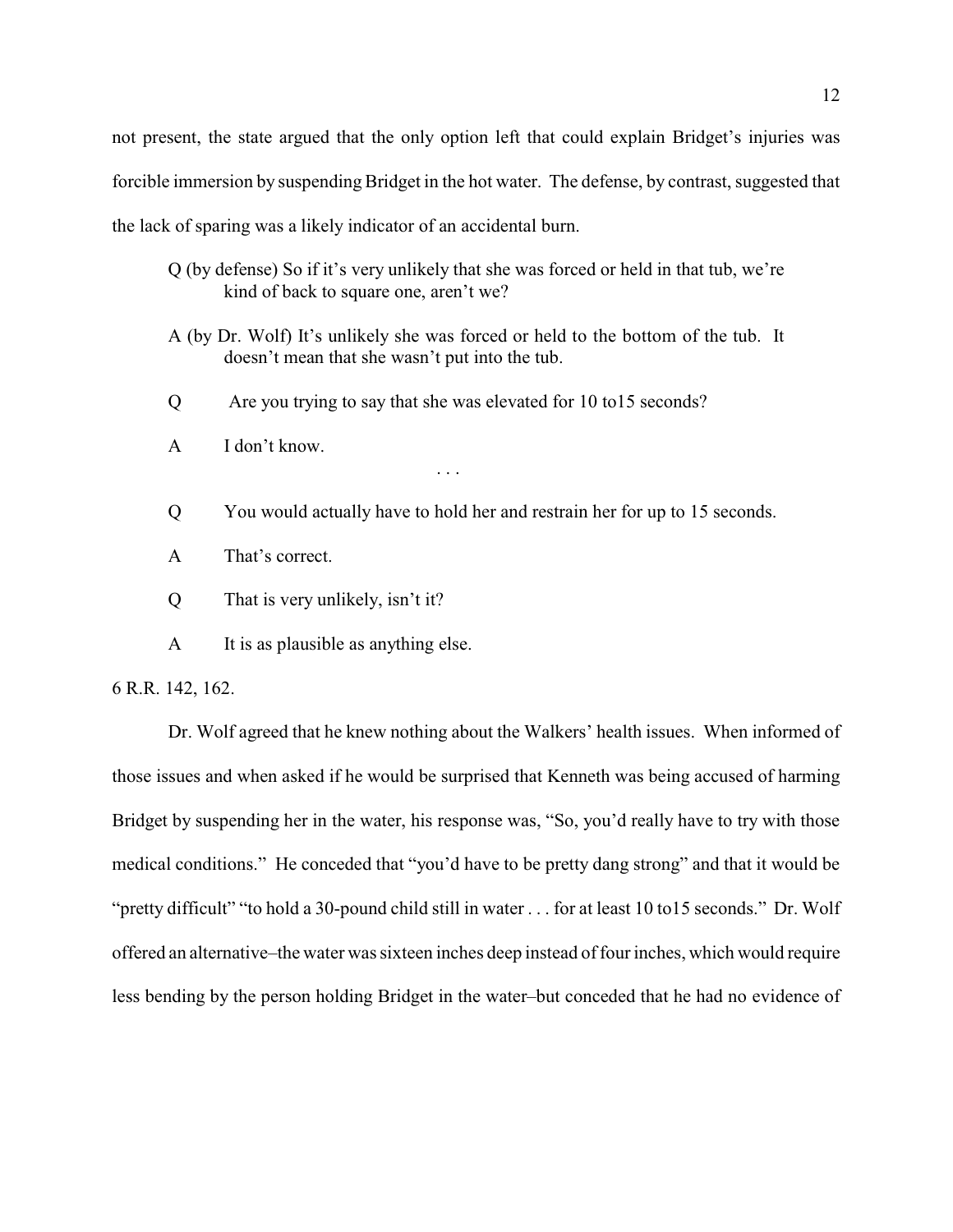deep water.<sup>9</sup>

In response to a question by the prosecutor, Dr. Wolf agreed that forced immersion with the observed result required that the child's knees be held straight so that the child could not lift her feet up and so that the child could not thrash around, which would result in a lack of splash marks. Again, he stated that splash marks are neither indicative nor not indicative of forced immersion.

Q (by defense) Sorry, Doctor. Just very briefly. If a detective in this case, part of the reason they brought charges is because they specifically cite lack of splash marks as being a sign that she was forcibly immersed, that would be incorrect?

(Objection)

- A Yes. So I saw–I'll repeat my testimony that in this case, it doesn't either–it doesn't either indicate nor refute whether this was forceful.
- Q So certainly should not be a sign that says this is, in fact, child abuse, correct?
- A That is correct.

6 R.R. 175-76.

Dr. Wolf concluded that the "most probable" explanation was forced immersion, but acknowledged that there could be other mechanisms.

State's witness Dr. Cox is a pediatrician who headed a child-abuse team at Dallas Parkland Hospital. When asked about his involvement in Bridget's treatment, he stated that he "kind of looked at her, briefly talked to her grandmother, who was at the bedside, examined Bridget," and took some photographs while Bridget was in the ER as part of his documentation of her injuries. He followed Bridget when she was transferred to the burn unit. He "examined her again, evaluated her again, [and] took more photos . . .." 10 R.R. 13. He saw Bridget on February 28 and 29, but did

 $9$  The evidence showed that the tub was thirteen inches deep at the rim, thus Dr. Wolf's hypothetical involving 16-inch-deep water would have been impossible.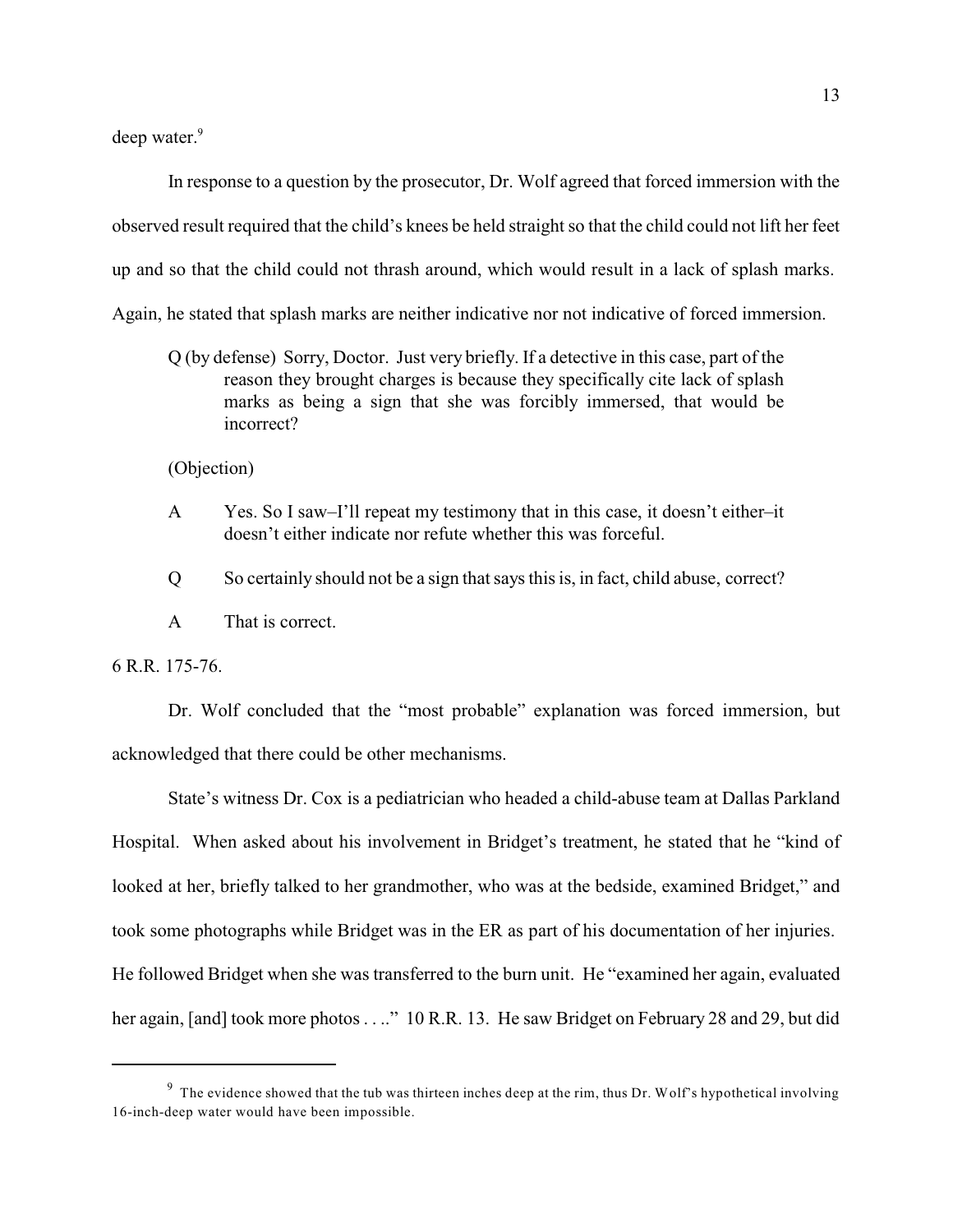not follow-up after then. 10 R.R. 53. He noted the scratches and some bruises and testified that he "was very concerned" about possible child abuse. 10 R.R. 16. He also testified that he "was not overly concerned."  $10$  R.R.  $45.^{10}$ 

Dr. Cox testified that he saw no grasp marks that indicated that Bridget had been restrained forcefully.

- Q See any hand marks, hand prints, anything like that that [sic] led you to believe she was forcefully held?
- A I didn't [see] any specific pattern injuries. She had bruises around her knee and hip but not any specific grasp mark, no.
- Q Nothing looked like where she'd been grasped and held, correct?
- A Not any particular pattern to her injury, no.

10 R.R. 95-96.

On the evening of February 29, he spoke with the Walkers and took a history of the event,  $11$ 

but deemed the context of the event, including the Walkers' physical conditions and the issues with

Nicholas, "not part of the assessment of the pediatrician evaluating a 35-month-old."

- Q Okay. Did you ever stop and consider and factor in and see–and consider if these people were even physically capable of doing what you have theorized they've done?
- A My assessment was based on the pattern and the child. I don't do any test on the adult who caused the injuries, no.
- Q Okay. So you don't know, don't have any idea what their physical capabilities are?
- A Don't have any specific knowledge, no, sir.

 $10$  Dr. Cox testified that Bridget could not walk when she was admitted to Dallas Parkland, but there is no evidence that she was given the opportunity to do so and could not.

 $11$  10 R.R. 14-15.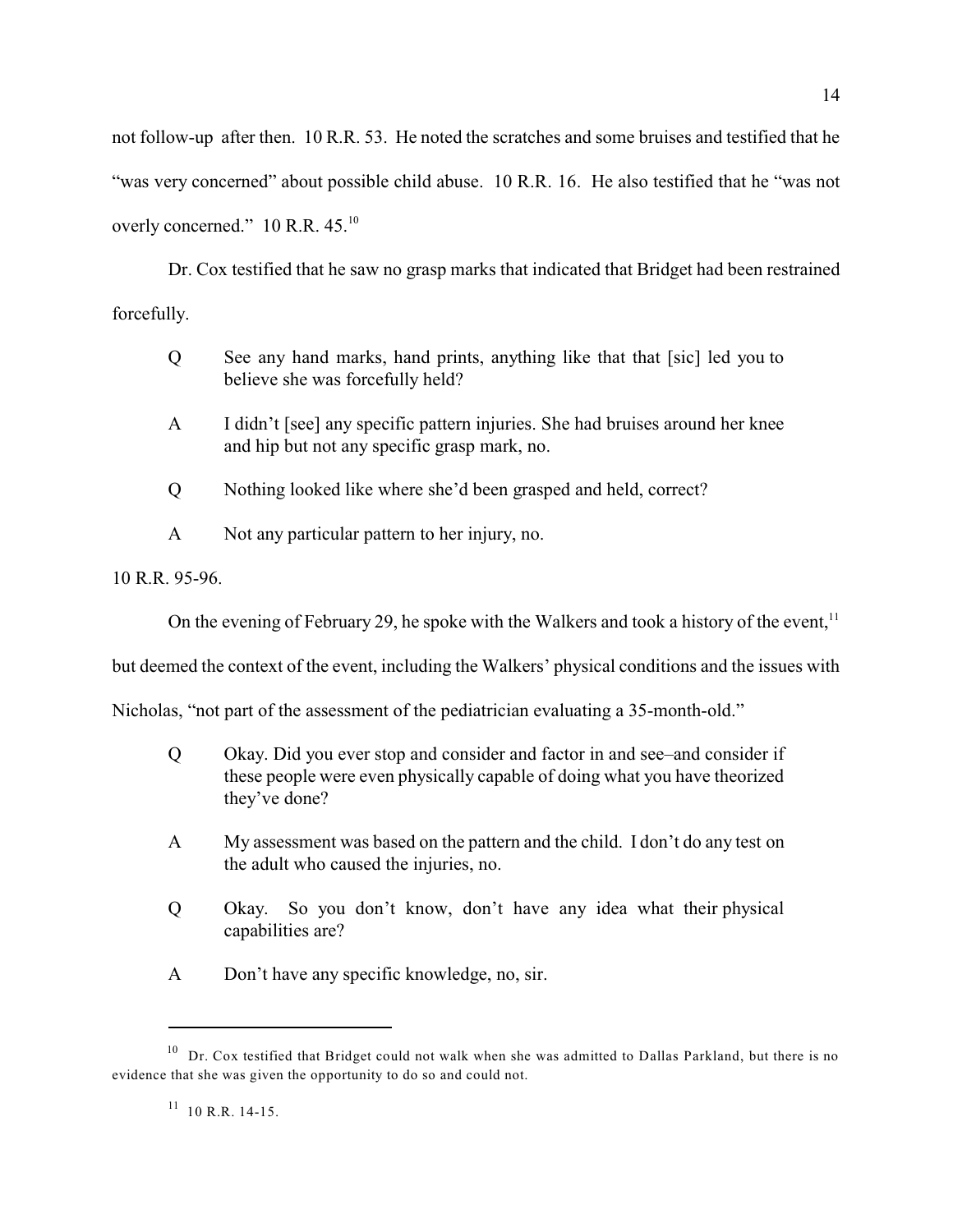- Q So I'm assuming you believe–was it both Shelley and Kenneth Walker that participated in this?
- A What I know is they were both home. I don't know who caused the burns, I just know both grandparents were home at the time the injuries happened, based on their history.

10 R.R. 72-73.

Dr. Cox also explained how he thought the injury was inflicted.

- Q Okay. And if that child is getting out feet first–we can use State's Exhibit–the child is getting out, has got scratches on her front, if, according to your theory, Shelley or Kenneth Walker would be in front, and the child would be held like this (indicating)?
- A I would expect the child would be held in a different way than what you're portraying. They would use their body to hold her torso.
- Q Okay.
- A So their back to her torso would be the most likely,  $12$  and then holding right below her knees to keep her feet still as they submerged her feet in the water.
- Q And she's not going to be kicking, doing any of that, squirming?
- A You can use your body to try and hold her still, yes, sir.
- Q Okay. Leaning over the tub, down like this, all right, that's–and holding her steady?
- A Yes, sir.
- Q Okay. And that's the most plausible theory you have?
- A Well, I wasn't given any plausible history, but imagining, based on the pattern of the burns, I think that's the best explanation.

10 R.R. 77-78.

Contrary to the opinion of Dr. Wolf, Dr. Cox testified that lack of splash marks was an

 $12$  It is physically impossible to accomplish the purported action using the position Dr. Cox described. We assume that he meant to say that the child's back would have to be pressed to the adult's torso.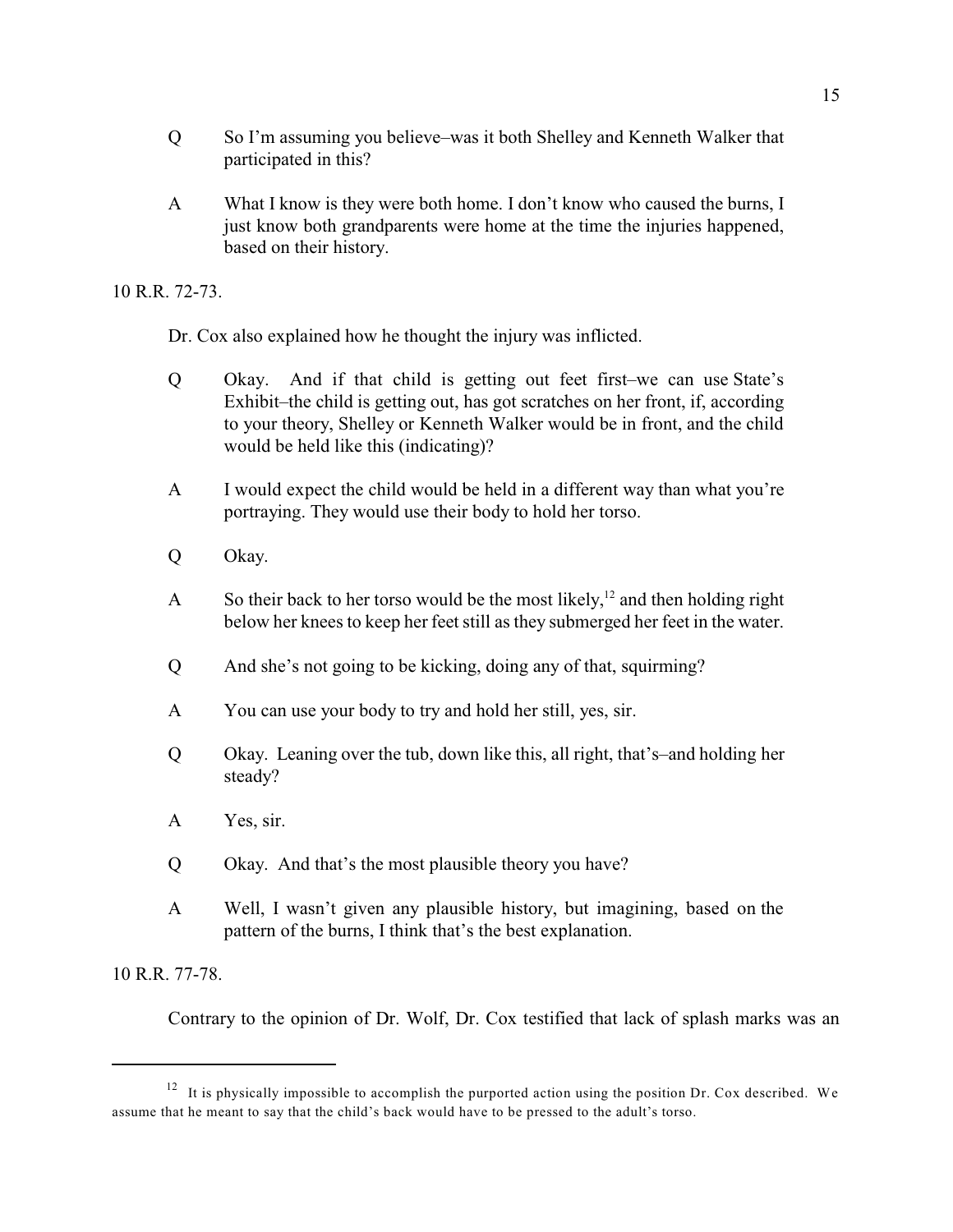important factor in his determination that the scalding was intentional. He was shown an article in the Journal of Pediatrics, which he acknowledged as being a highly regarded medical journal. He acknowledged having read the article in question, which was, at least in part, the basis for the opinions of the other two doctors that the splash marks were not relevant to this case because the water was not hot enough for flash burns. He still stated that the water was hot enough to cause splash marks but then testified that he did not know what water temperature was required to create splash marks or the length of immersion at the known water temperature required to produce Bridget's burns. He also denied any possible alternative to forced immersion and stated, "Her pattern of burns, no, couldn't be accidental. It's just flat out non-accidental."<sup>13</sup> However, he also testified, "I don't know exactly who did it. I don't have enough information to say who did what, just that she sustained forced immersion burns, I can't say who did it or how it occurred exactly." 10 R.R. 94.<sup>14</sup>

The testimony of defense witness Dr. Lawrence indicated that he is board certified in family medicine, specializes in child abuse and burns, has treated hundreds of children with burns, and trains medical residents in child abuse and burns. His undergraduate degree is in mechanical engineering, and he is knowledgeable in the area of bio-mechanical issues. His only other appearance in court as a witness in a case was as a state witness involving an intoxicated patient that he had treated in the ER. He stated that he had agreed to testify for the defense in this case only after about 10 hours of document review and, after agreeing to testify, had spent about 20 more hours reviewing almost 700 pages of documents, including among other documents, CPS reports, police

 $^{13}$  He conceded that children can scald themselves. 10 R.R. 54.

<sup>&</sup>lt;sup>14</sup> "What I know is they were both home. I don't know who caused the burns. I just know both grandparents were home at the time the injuries happened, based on their history." 10 R.R. 73.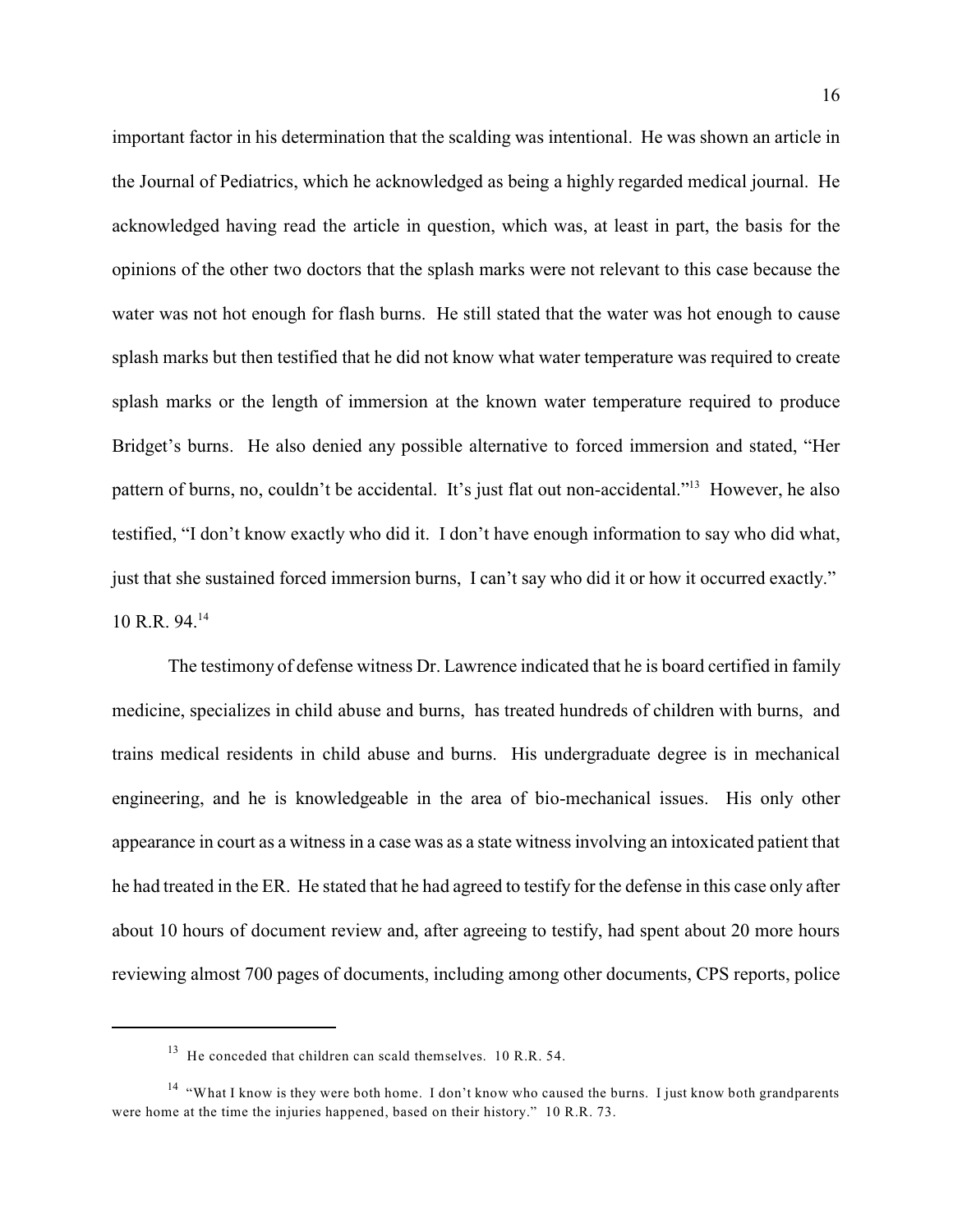reports, medical records for Kenneth and Shelley, over 100 photographs of the house and Bridget's injuries, and Dr. Cox's deposition. In his opinion, the family's history is the most important aspect of determining whether abuse occurred. 10 R.R. 120. After reviewing the documents, he concluded that the injury to Bridget "was certainly an accident." 10 R.R. 129.

In accord with Dr. Wolf, Dr. Lawrence agreed that the burns required immersion for 10 to 15 seconds and that the burns could have been inflicted by forced immersion or by the child walking around in the water. In accord with Dr. Cox, he agreed that, at 131º F., the most plausible way that forcible immersion could have occurred was to turn the child's face away because a child threatened with pain "would do everything they can, including biting, if they're facing you." 10 R.R. 188.

In support of the defense theory of the case, Dr. Lawrence explained the physics of lifting weights; holding a 30-pound weight produces 30 foot-pounds of pressure on a human back if held one foot away from the body, 60 foot-pounds of pressure if the weight is two feet from the body, and so on. 10 R.R. 190-91. Because neither Kenneth nor Shelley were burned, he concluded that they were not in the tub. 10 R.R. 192. Therefore, if one of them had suspended Bridget in the water, that person would have had to hold Bridget at some distance away from that person's body. Dr. Lawrence also agreed that, to burn a child's feet in hot water, the child's legs have to be held below the knees. 10 R.R. 184. He testified that a squirming, twisting, thirty-pound weight would be very difficult to control in mid-air, even without the requirement of forcible straightening of the child's legs.

Dr. Lawrence further testified that, if the 30-pound weight is a child who is struggling, the stress on the back rises quickly, perhaps upward of 60 foot-pounds of stress, and holding such a child would be difficult for a man like Kenneth. 10 R.R. 191. Given Shelley's physical problems, it would also be difficult for her. 10 R.R. 193.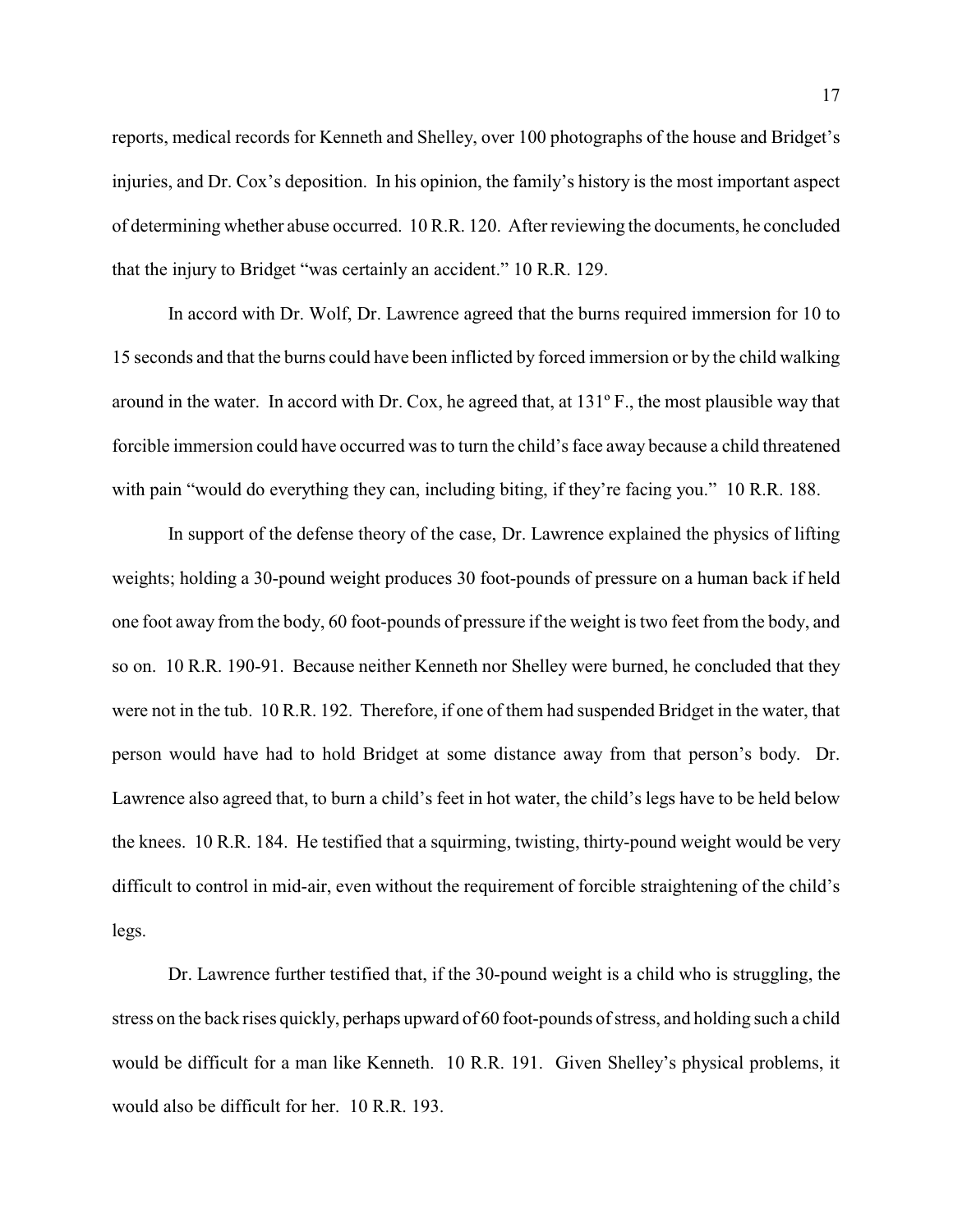Dr. Lawrence stated that a person with problems in the lower back needs to keep lifted objects close to the body to decrease strain on the back. 10 R.R. 234. Holding the weight away from the body transfers mechanical stress from a "distribution of muscles" to the same stress on only a few muscles. In addition, the child had to be held exactly at the same height for the entire period of immersion. If the child had been moved up and down while suspended, the severity of the burns would not be uniform, as the top of the burned area would not be immersed for the entire 10 to 15 seconds and would therefore displayburns of a lesser severity, producing a gradient of second-degree burns on the parts of the foot that were constantly under water and first-degree burns at the top of the burned area, which would have been immersed intermittently. 10 R.R. 185. He concluded that such a scenario does not comport with the observed injuries.

During direct examination, Dr. Lawrence described how the burns could have occurred accidentally. He agreed with the suggestion that the children might have locked themselves in the bathroom, as they had done several times before. Based on the physical evidence and his experience, he suggested that one possible way that Bridget's burns could have occurred was that one of the children put the rubber stopper in the drain hole, and one of the two children turned on the hot-water faucet. Because Nicholas was not burned, and therefore was not in the tub, that child was probably Bridget.

He further stated that, when first turned on, hot-water faucets put out cool water, and the temperature of the water gradually increases as the cool water that was standing in the pipes that connect the water heater to the faucet runs into the tub and is followed by heated water. Because the bottom of the tub slopes, the water initially pools around the drain, then spreads up and out toward the back of the tub. The cooler water is pushed toward the back of the tub, and for a time that area remains cooler than the area near the faucet, but eventually it becomes very hot. As the temperature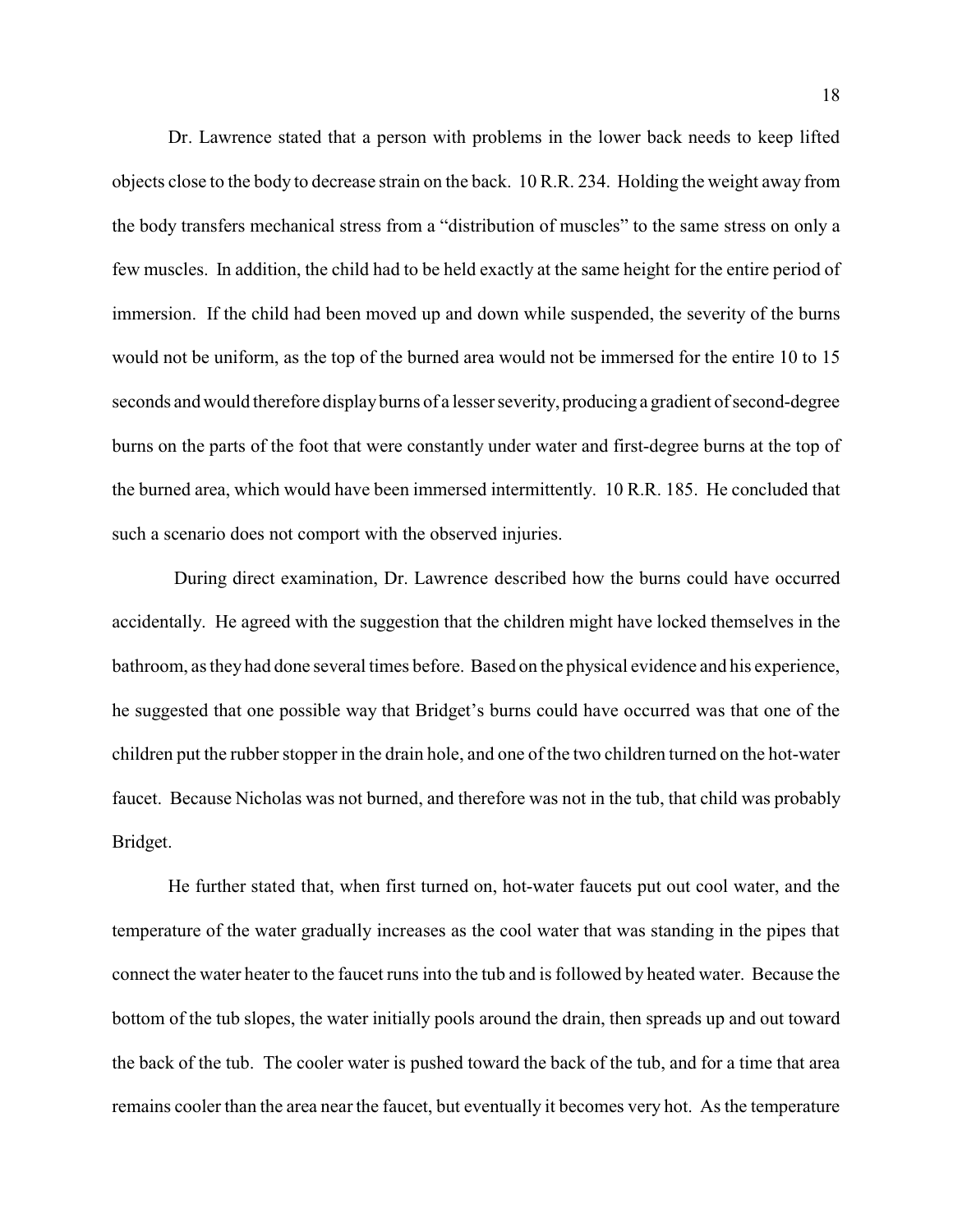rose, Bridget may have retreated to the higher end.

At some point, Bridget may have recognized that the water was burning her and tried to get out. The pictures of the tub that are in the record show that the tub had a sliding shower door and that the opening was at the faucet end. Those pictures also show a goodly number of bottles floating in the water near the faucet, and the children had an extensive history of throwing bottles and other objects<sup>15</sup> into the tub when they played in it. Bridget may have gone to the opening in the shower door to get out, but found Nicholas standing in the opening, throwing bottles, and blocking the opening. Nicholas may not have realized how hot the water was and that Bridget needed to get out quickly.

While blocked, Bridget may have moved around, possibly flamingo-ing-raising one foot out of the water, then changing feet–until she was able to grasp the bottom of the outer shower door, pulling it into the track of the inner door. Using that leverage she would have been able to pull herself over the rim of the tub, scratching her chest and thigh on the shower-door track as she did so.

Dr. Lawrence was asked about his opinion about putting locks on the bathroom doors.

- Q Okay. Having actual locks on the door, was that significant to you when you saw that?
- A Absolutely. It told me that the children had a problem with getting in the tub and that the parents were diligent in finding mechanisms to keep them from getting into that tub.
- Q Now, let's be clear. You're not telling this jury that there was not some neglectful supervision involved here; is that true?

<sup>&</sup>lt;sup>15</sup> State's exhibit 41 shows the faucet end of the tub. Floating in the water are eight plastic bottles and one face cloth. State's exhibit 71 shows the faucet end of the tub after the tub was drained. Seven plastic bottles and one face cloth are laying on the bottom of the tub. Missing is a Baby Magic bottle that is seen floating in State's exhibit 41.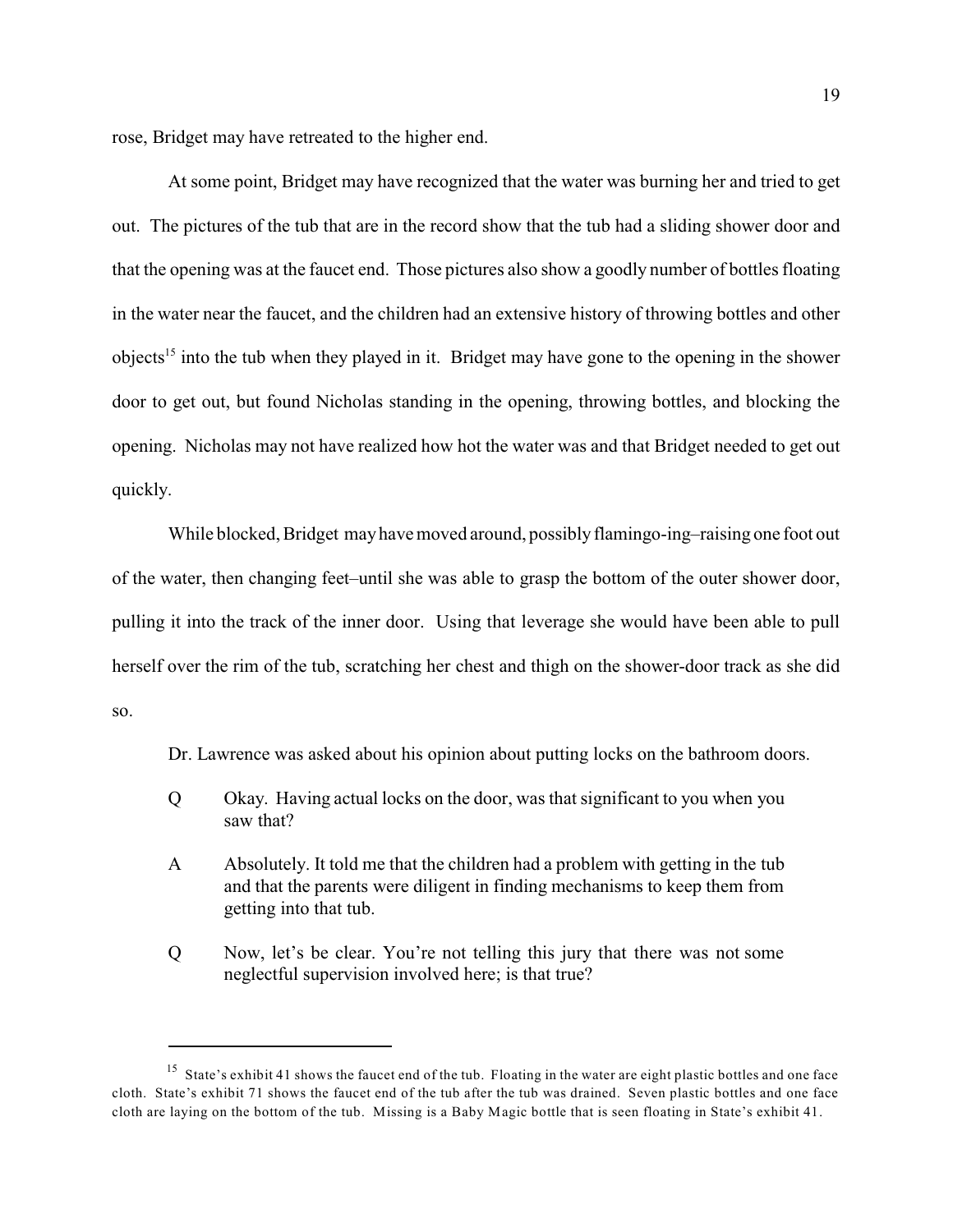A No. There–there was not good supervision on this particular morning.

10 R.R. 199.

Dr. Lawrence's medical opinion was that Bridget's injuries were accidental.

The state called as a witness the lead investigator, Det. Michelle Brock, who testified about the interrogations of Amanda, Kenneth, and Shelley, her inspection of the Walkers' home, and her investigation of the allegations against the Walkers. The investigation began after CPS contacted Det. Brock. 9 R.R. 43.

Det. Brock's testimony about her investigation began with her account of what Amanda told her and what Amanda told Det. Elliott, who told Det. Brock what Amanda had said. 9 R.R. 47-52. She continued her testimony with a description of her tour of the Walkers' home, sponsoring a number of photographs of the home as State's exhibits 49-71. 9 R.R. 55-60. She also sponsored the admission into evidence of the two video interrogations of Kenneth and the two interrogations of Shelley, state's exhibits 72-75, and the transcriptions of those interrogations, state's exhibits 72A, 73A, 74A, and 75A. All four interrogations were played for the jury.<sup>16</sup> The next section of Det. Brock's testimony was about the contents of the video interrogations and her personal reaction to them. 9 R.R. 61-81. In response to a question from the state, she testified that hot water is a deadly weapon. 9 R.R. 83.

On cross-examination, Det. Brock stated that she had been a detective for four years and that

 $16$  Without explanation, the transcripts contain five notations of "(redacted portion)." In the video of the first interrogation of Shelley, there are three such notations. In each case, the sound is missing during questioning. State's exhibit 72, 14:34:11-14:34:30, 14:38:24-14:38:31, 14:44:28-14:44:39. When the video of the second interrogation of Shelley is viewed, that notation also occurs when the sound is missing. The video shows Det. Brock writing on her note pad, tearing it out of the binding, and turning it so Shelley can see it. The gap appears to contain some discussion about the writing. State's exhibit 75, 11:53:50-11:54:40. The second video interrogation of Kenneth contains one such notation, and again, the audio portion is missing. Det. Roberts is cut off mid-sentence. State's exhibit 74, 15:14:47- 15:15:22. Leaving Kenneth alone, Det. Brock exits at 15:25:59, stating, "If you'll hang tight for me real quick, I'll make sure we're done." Before she returned, the video ended at 15:54:04. *Id*. It is unclear whether the audio portion was intentionally silenced or the audio system malfunctioned.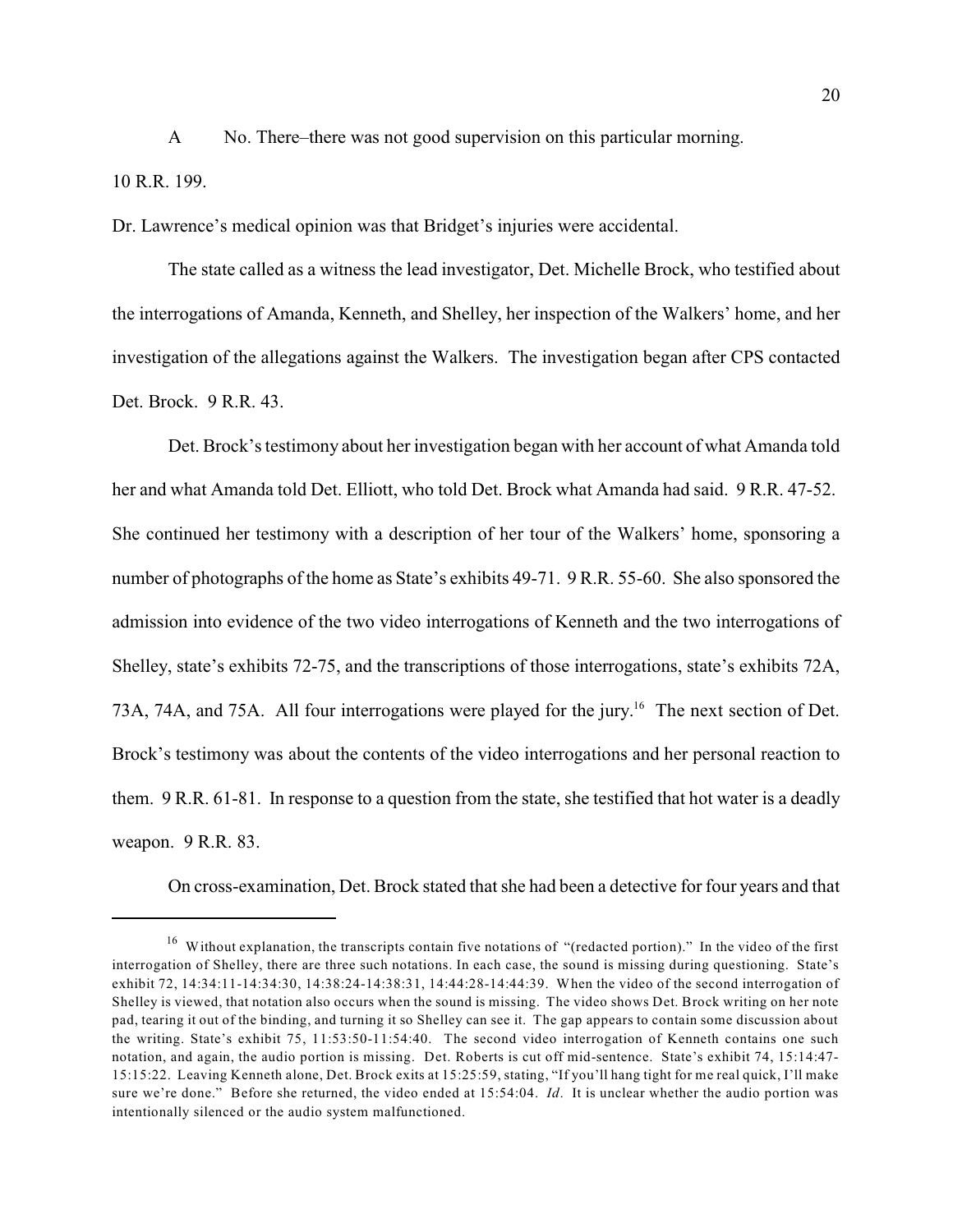this was the first time she had come to court to testify about immersion burns. Defense counsel asked what led her to believe that the Walkers had injured Bridget.

Q Okay. Then please tell this jury what information you had, other than what you've heard from other people, what physical evidence, studies did you have that led you to believe that this–something had occurred that was the fault of Shelley and Kenneth Walker?

A We had injuries to Bridget. She's incapable of making those injuries.

9 R.R. 97.

Det. Brock conceded that, in the arrest affidavit on which the arrest warrants for the Walkers were based, she wrote that the lack of splash marks were a clear indicator that Bridget legs had been deliberately scalded. At trial, she equivocated. She testified, "I believe that splash marks could be indicative of either it being accidental or non-accidental. It could go either way." Later, she said, "Because it could indicate either. It's a clear indicator. It can indicate that she was burned within an immersion situation." She also stated, "I believe that she was forcefully immerged [sic]." She did not know how hot the water was at the faucet or that, regardless of where the temperature of the water was obtained–the water heater or the tub faucet–the water was not hot enough to produce splash marks.

Det. Brock agreed that Bridget, because of being almost three years old and small, could not step into the tub one foot at a time, but also asserted, based on her training and experience, that "[t]echnically, a child that small is not going to be able to get into the bathtub themselves anyway." When asked if she had questioned any of the Walkers about Bridget's ability to get into the tub by herself, Det. Brock agreed that such information would be important. But she also discounted information from Amanda that the two children had flooded the bathrooms in the past and disapproved of the Walkers' choice to place locks on the bathroom doors in order to prevent more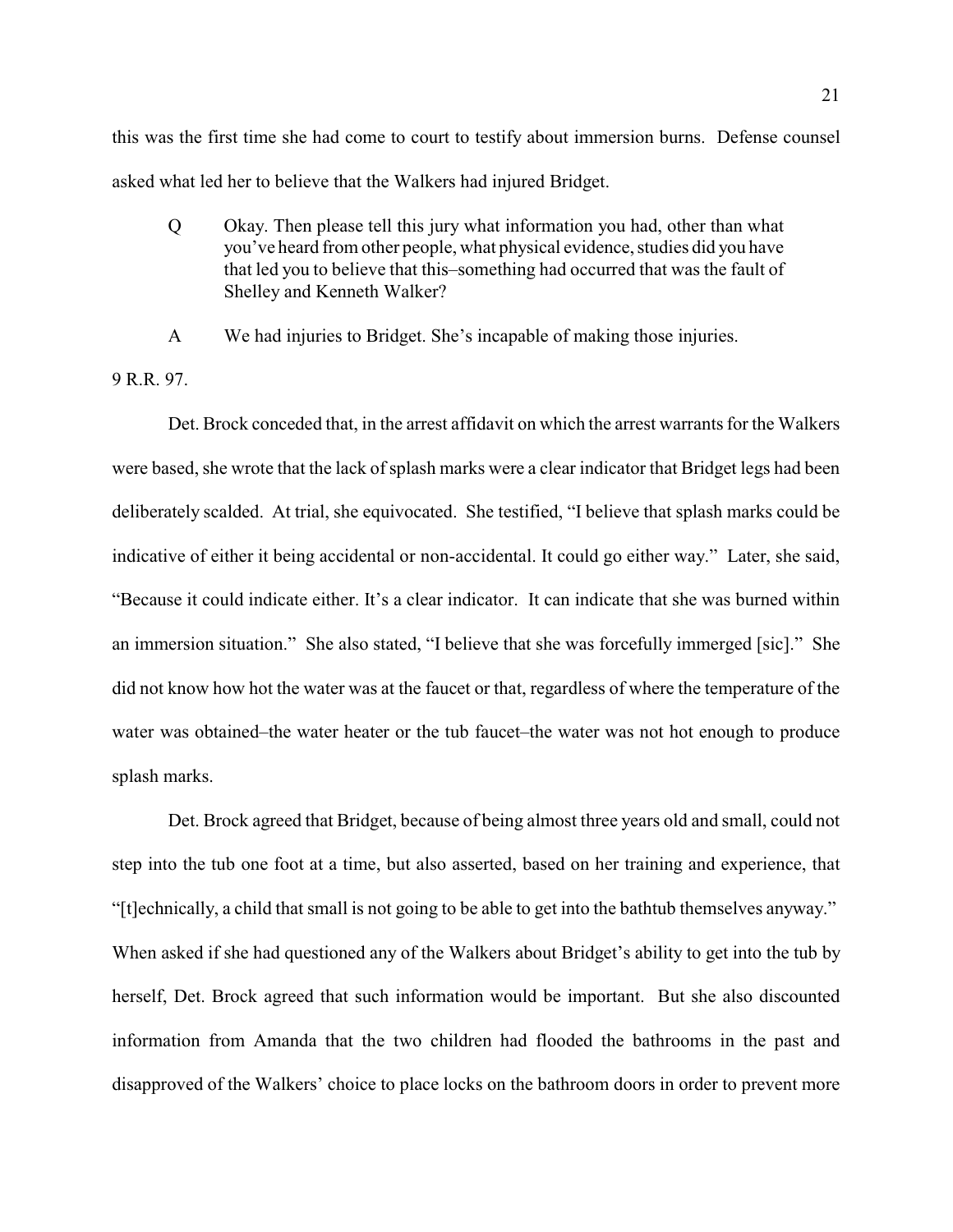floods. $17$ 

On re-direct examination, the state asked Det. Brock why she had chosen to arrest both Walkers. She responded that, based on the evidence, she could not rule either one of them out. Det. Brock also stated that, based on the type of injuries that Bridget had, Bridget's age, and Det. Brock's personal opinion that the Walkers had a high frustration level from caring for these children–evidenced by the locks on the doors and Nicholas's ADHD and autistic issues, it was her opinion that both Walkers "were capable of doing it."

In response, defense counsel asked Det. Brock whether, in her view, appellants were guilty of injury to a child even if they had not been present at the time of Bridget's injury. She responded, "They were still in the care, custody, and control of Mr. and Mrs. Walker."

Defense counsel also asked about Det. Brock's knowledge of the family's medical issues: Kenneth's heart attack, dual-chamber pacemaker, stroke, and back problems, and Shelley's arthritis and chronic pain. Det. Brock did not consider those issues important.

- Q And did you factor any of that into whether or not either Shelley or Kenneth was capable of doing this?
- A I don't think it's a–I don't think it's relevant. They're able to–they're mobile. They're able to walk around.

9 R.R. 128.

Defense counsel extensively questioned Det. Brock about her explanation of the event. He asked if Nicholas could have blocked Bridget's exit from the tub. At first, she stated that "Nicholas

 $17$  Det. Brock opined that, instead of creating physical barriers, the Walker should have done what she had done with her only child, who was ADHD.

Q And you're telling me that child never got out of your sight?

A No. I watched him all the time.

Q All the time, 24 hours a day?

A When he was not in school, yes.

<sup>9</sup> R.R. 105-10.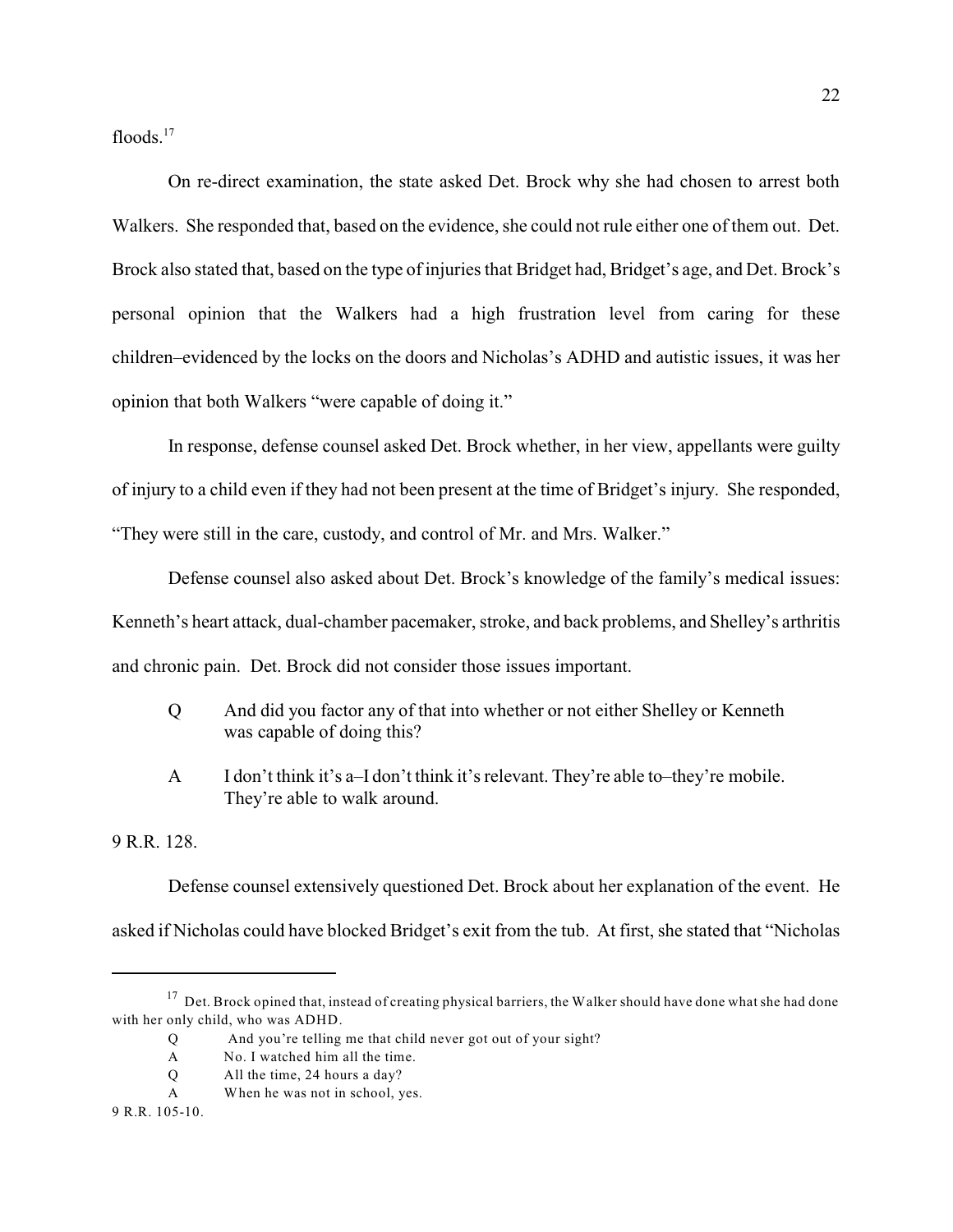is just as little as Bridget. I just don't see him being able to forcefully hold her in there." Counsel reminded her that he was asking about blocking, not holding her down. At first, Det. Brock said, "I don't believe he could do that," but then conceded that he could. She also conceded that her assertion that one or the other of the Walkers had injured Bridget because they were frustrated with Nicholas was her personal position and was not supported by her investigation or the evidence.

The state briefly addressed the absence of any interview by Det. Brock, or any one else, of Bridget herself. 18

Q (by state) How long has it been since you've seen Bridget since this investigation?

- A I believe it's probably been the end of March.
- Q All right. Did you see her–after you interviewed the defendants, did you see Bridget?
- A I did.

Q All right. Was she able to walk when you saw her?

A She was not.

9 R.R. 82-83.

On further questioning, Det. Brock conceded that Bridget "was sedated a lot of the time when I called up there to Parkland."<sup>19</sup> 9 R.R. 150.

#### **I. Applicable Law**

The federal Constitution requires that a criminal conviction be supported by evidence "necessary to convince a trier of fact beyond a reasonable doubt of the existence of every element of the offense." *Jackson v. Virginia*, 443 U.S. 307, 316 (1979). In reviewing a conviction for the

 $^{18}$  Based on the record, no one talked to Nicholas, either.

<sup>&</sup>lt;sup>19</sup> Five days after the event, Bridget climbed over high rails on her hospital crib and was found lying on the floor with a bump on her head.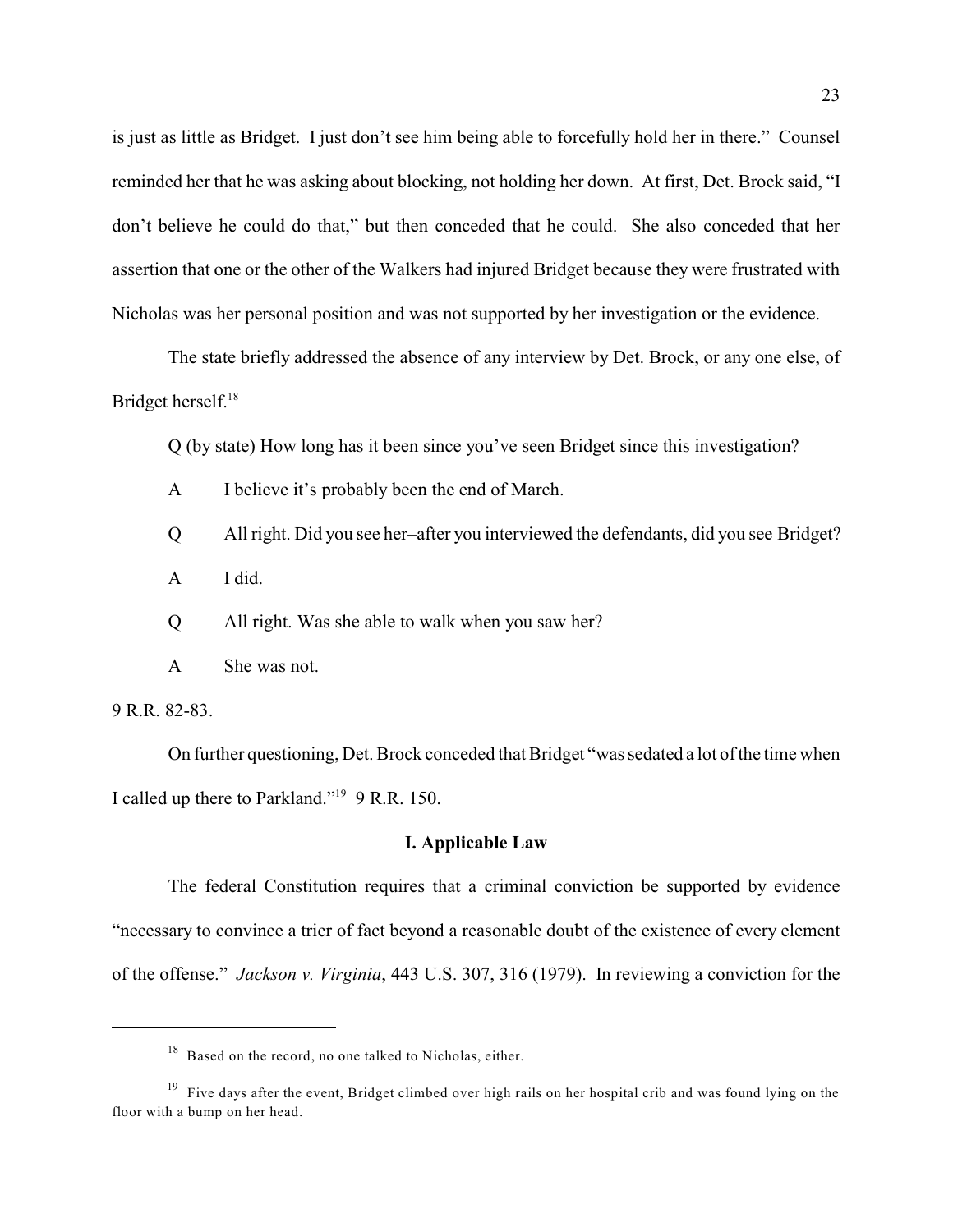sufficiency of the evidence, a Court must ask "whether, after viewing the evidence in the light most favorable to the prosecution, *any* rational trier of fact could have found the essential elements of the crime beyond a reasonable doubt." *Id.* at 319; *see also Adames v. State*, 353 S.W.3d 854, 860 (Tex. Crim. App. 2011).

The jury is the sole judge of credibility and weight to be attached to witness testimony. *Jackson*, 443 U.S. at 319 (it is the fact finder's duty to "fairly  $\lceil \cdot \rceil$  resolve conflicts in the testimony, to weigh the evidence, and to draw reasonable inferences from basic facts to ultimate facts."). When the record supports conflicting inferences, we presume that the jury resolved the conflicts in favor of the verdict and therefore defer to that determination. *Temple v. State*, 390 S.W.3d 341, 360 (Tex. Crim. App. 2013).

A reviewing Court must permit juries to draw multiple reasonable inferences from facts, so long as each is supported by the evidence presented at trial. *Id*.; *see also Hooper v. State*, 214 S.W.3d 9, 16-17 (Tex. Crim. App. 2007) (courts of appeals should "determine whether the necessary inferences are reasonable based upon the combined and cumulative force of all the evidence when viewed in the light most favorable to the verdict."). But, as this Court explained in *Hooper*, the jury is "not permitted to come to conclusions based on mere speculation or factually unsupported inferences or presumptions" because doing so is not sufficiently based on facts or evidence to support a finding of guilt beyond a reasonable doubt. *See id.* at 15; *Temple*, 390 S.W.3d at 360; *see also Gross v. State*, 380 S.W.3d 181, 188 (Tex. Crim. App. 2012) ("Juries are permitted to draw reasonable inferences from the evidence, but they are not permitted to draw conclusions based on speculation."). "Speculation is mere theorizing or guessing about the possible meaning of facts and evidence presented." *Hooper*, 214 S.W.3d at 16. "A conclusion reached by speculation may not be completely unreasonable, but it is not sufficiently based on facts or evidence to support a finding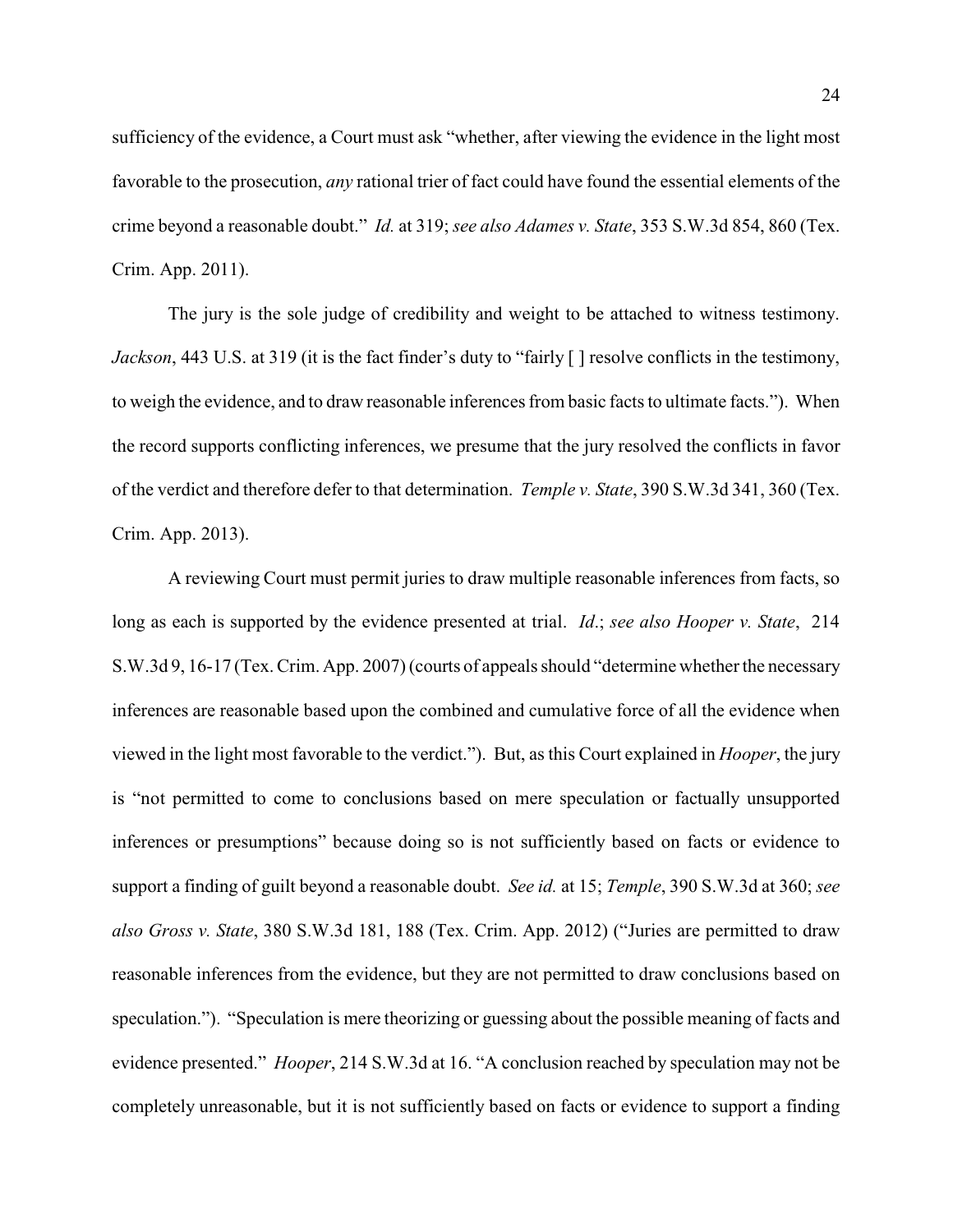beyond a reasonable doubt." *Id.*

A conviction that is based upon juror speculation raises only a suspicion of guilt, and mere suspicion is inadequate to satisfy the constitutional sufficiency standard that requires proof beyond a reasonable doubt. *See Winfrey v. State*, 323 S.W.3d 875, 882 (Tex. Crim. App. 2010) ("[i]f the evidence at trial raises only a suspicion of guilt, even a strong one, then that evidence is insufficient" to sustain the conviction) (quoting *Urbano v. State*, 837 S.W.2d 114, 116 (Tex. Crim. App. 1992)). Thus, "[i]f, given all of the evidence, a rational jury would necessarily entertain a reasonable doubt as to the defendant's guilt, the due process guarantee requires that we reverse and order a judgment of acquittal." *Swearingen v. State*, 101 S.W.3d 89, 95 (Tex. Crim. App. 2003).

#### **II. Analysis**

In order to uphold appellants' convictions in these cases, this Court must conclude that there is a sufficient factual basis upon which a rational jury could have concluded that appellants intentionallyor knowinglycaused Bridget serious bodilyinjurybyforciblyimmersing her in scalding water. *See* TEX. PENAL CODE § 22.04(a)(1). After reading the record and viewing the evidence in the light most favorable to the verdict, we conclude that the evidence in this case would "merely raise[] a suspicion of guilt" amongst rational jurors and thus is insufficient to support a conviction for injury to a child beyond a reasonable doubt. *See Winfrey*, 323 S.W.3d at 882.

While many of the witnesses set out what they believed had happened, none of the nineteen witnesses could testify as to what actually happened, who was present when the injuries occurred, or who was at fault. Their various opinions were based on factors derived from training and prior experience combined with the nature of the burns. What a rational jury could have determined beyond a reasonable doubt is only that, at around 8:30 a.m. on February 28, 2012, Bridget suffered second-degree burns on her lower legs while her legs were immersed in hot water in the Walkers'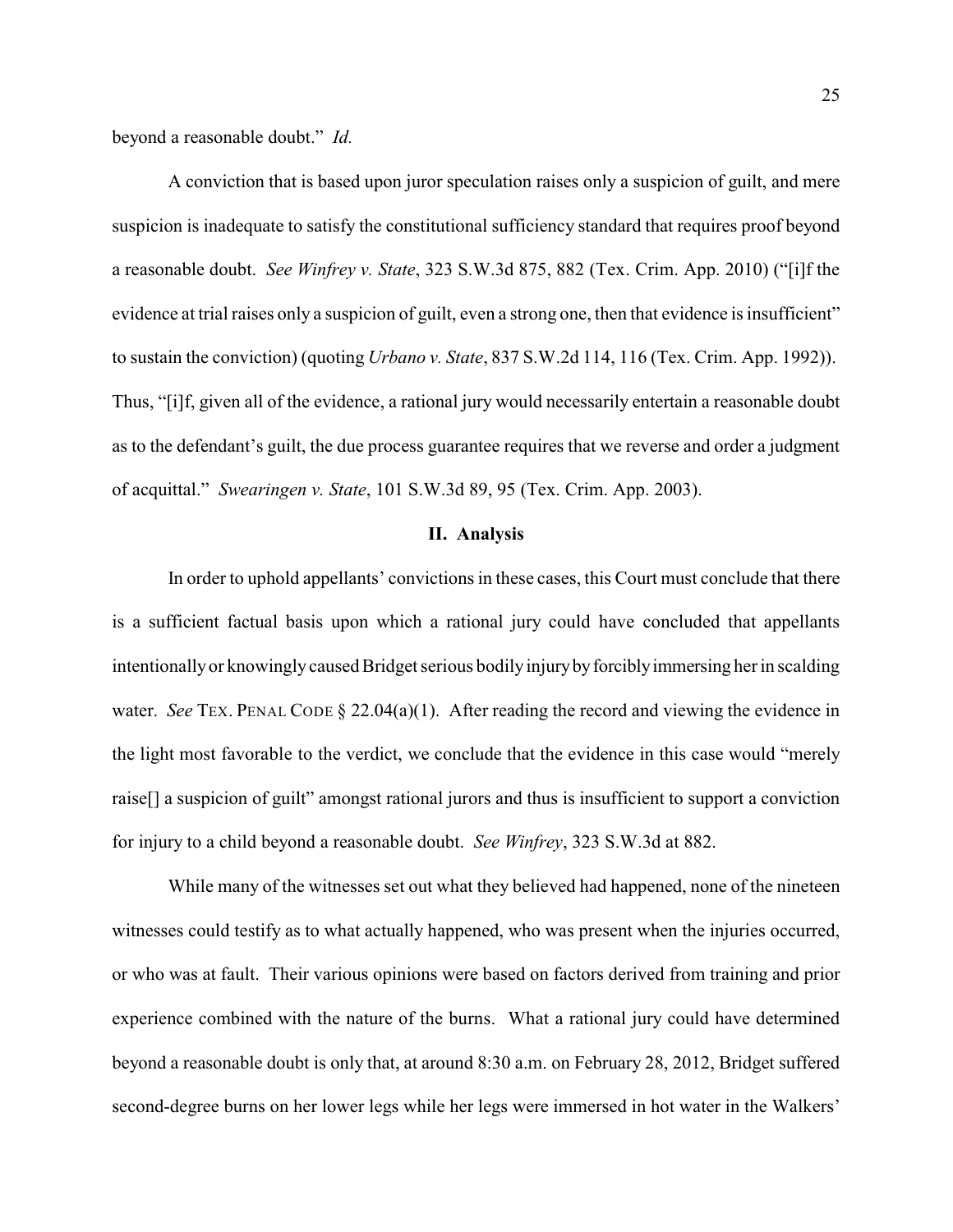master-bedroom bathtub.

The primary evidence relied upon by the state in this case was the expert testimony which suggested, but did not rise to the level of proving beyond a reasonable doubt, that Bridget's burns were intentionally inflicted. When asked by the state whether he could tell if a burn injury had been inflicted intentionally or accidentally, Dr. Wolf answered that he could describe the "depth of the injury" and "the likely circumstances [ ] by which it occurred," but he did not suggest that he could positively identify the particular type of injury in this case as being accidental or intentional.

In response to the prosecutor's questioning about the hypothetical ways in which Bridget's injury could have been sustained, Dr. Wolf stated that it was "improbable" that Bridget had accidentally crawled into the bathtub "by herself," turned the water on, and remained standing there for the ten to fifteen seconds that it would have taken for the burn to occur because "it would hurt while it was going on, and it would take a fairly long time." Based on his common-sense assessment that Bridget, on her own, would have gotten out of the bathtub before sustaining such burns to her feet, Dr. Wolf suggested that the injury was "more probably [sic] with a non-accidental injury."

But this assessment by Dr. Wolf was based on a hypothetical situation in which he assumed that (1) Bridget was by herself in the bathroom and (2) she was physically capable of getting out of the bathtub as soon as she realized that her feet were burning.<sup>20</sup> Neither of these assumptions was

A (Dr. Wolf): No.

. . .

 $20$  This hypothetical was put forth by the state as follows:

Q (state): Would it be consistent with—you know, would you expect a three-year-old just to stand there in 131-degree water?

Q By themselves, just stand there in water, would you expect that?

A No. And I don't think I need to be a doctor to make that conclusion either.

Q Would it be consistent with a three-year-old crawling into the tub by herself and turning on the hot water by herself and just standing there?

A That's improbable. . . . It's un—it's the—in all probability this is a non-accidental, because a child would not typically stand in water that could scald her to this degree for 10 to 15 seconds without some struggle to get out and some signs thereof.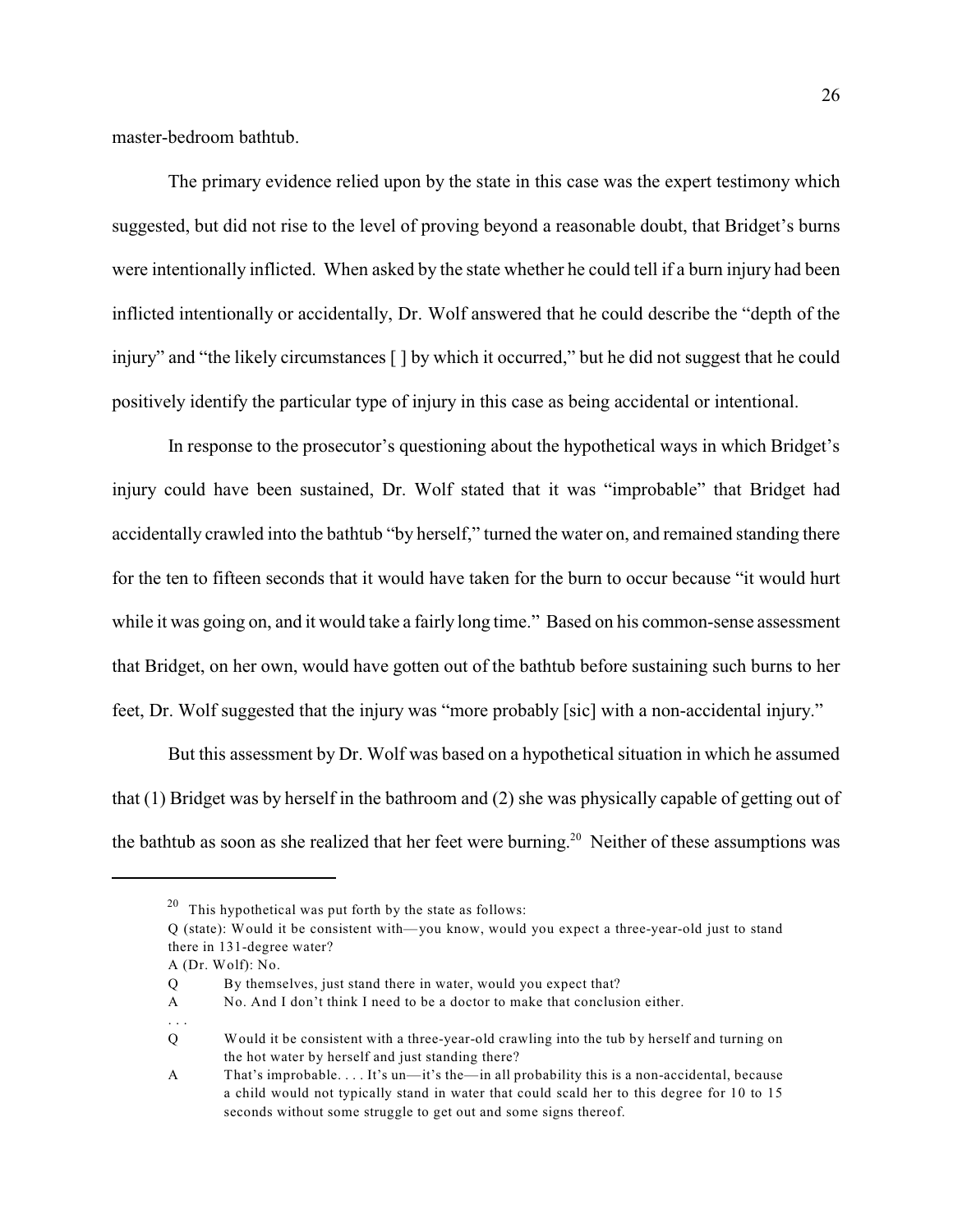established by the facts in the record. To the extent that the jury relied on Dr. Wolf's testimony as a basis for concluding that Bridget's burns were intentionally inflicted, the jury would have been required to speculate as to whether (1) Bridget was physically capable of quickly exiting the bathtub on her own in less than 15 seconds after realizing that her feet were burning, and (2) that no one, including Nicholas, was blocking or slowing her exit from the bathtub. Because the assumptions underlying Dr. Wolf's opinion in this case were not supported by the evidence, even if his testimony is viewed in a light most favorable to the verdict, it cannot rationally be said to establish intentional injury beyond a reasonable doubt under the actual circumstances.

Moreover, defense counsel's questioning on cross-examination that addressed the particular facts of this case caused Dr. Wolf to qualify the opinion he had provided on direct examination. Defense counsel asked Dr. Wolf about the fact that the burn on Bridget's left leg was slightly higher than the burn on her right leg and whether that might be consistent with a child who has walked toward the tub drain on her own and is trying to get out of the tub. Dr. Wolf agreed that that was "conceivable." He also agreed that the fresh scratches on Bridget's body were possibly sustained when she tried to crawl out of the tub. Defense counsel noted those two pieces of evidence, then asked Dr. Wolf whether it was still his opinion that the evidence suggested non-accidental injury. Dr. Wolf refined his opinion to say, "So my contention is that she was—she was unable to get out of the water—for a prolonged period of time, however that occurred."

Defense counsel also elicited a statement from Dr. Wolf that it was true that the fact that Bridget's feet were burned on the bottom "means she was probably moving around in the bathtub," as opposed to having her feet forced to the bottom of the tub by someone holding her down, which

<sup>6</sup> R.R. 115-16.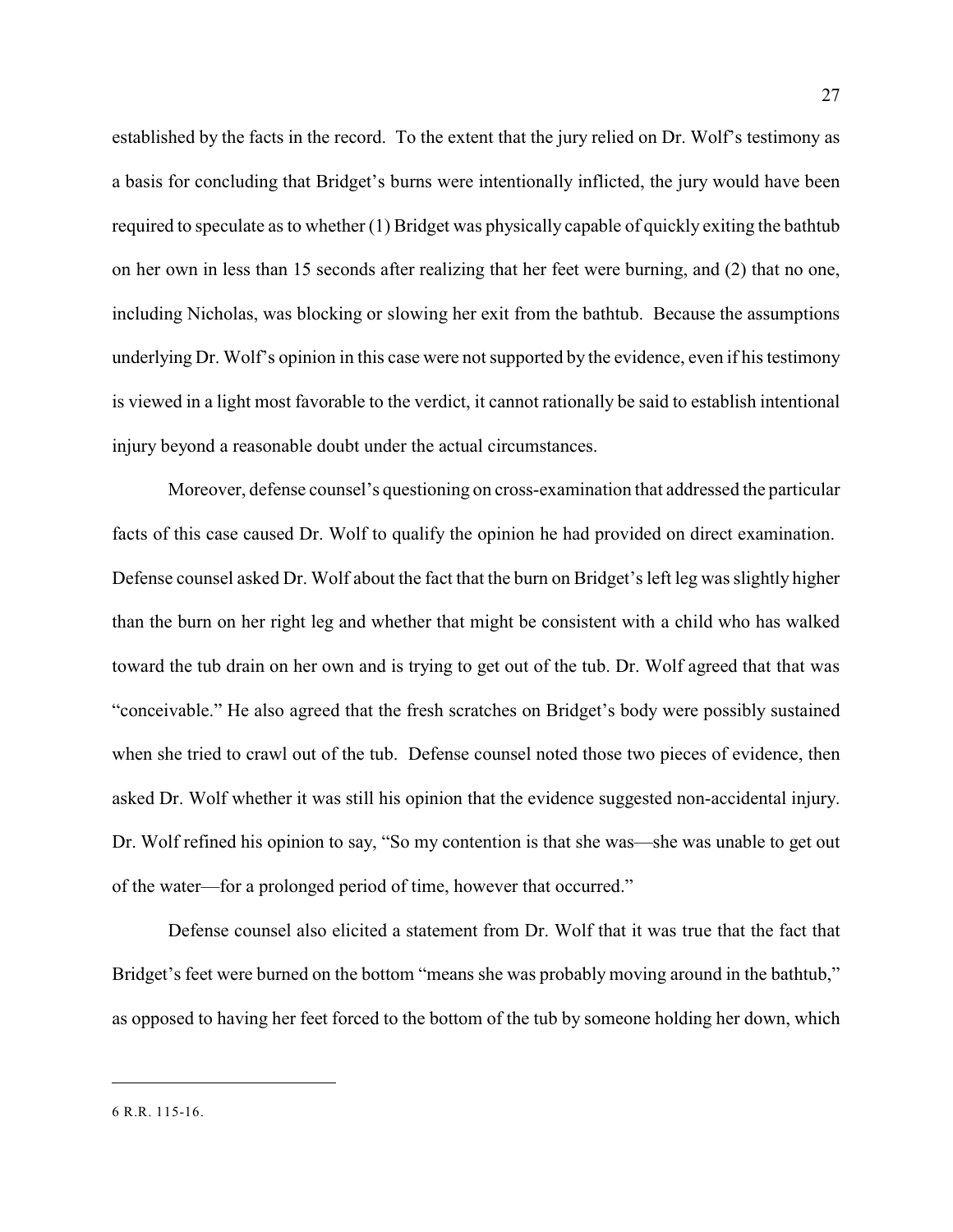would have produced sparing. Thus, on cross-examination, Dr. Wolf appeared to revise the opinion he gave on direct examination, and instead indicated that, although it was clear that Bridget had been unable to quickly exit the bathtub, thereby suffering burns, the reason for her inability to quickly exit the tub—whether it was the product of a mere accident or the result of someone forcing her into the tub or keeping her from getting out of the tub—was not clear. Dr. Wolf also stated that he did not know the mechanism of the burns, only that Bridget could not get out of the water quickly enough to avoids burns, "however that occurred."

When asked whether, given the lack of sparing and the uniformity of the burns, Bridget must have been suspended in the water, Dr. Wolf answered, "I don't know. All I can tell you is she had burns straight across the top, right, which is indicative of an immersion and has a uniform burn that—what is—there is no sparing, as you've demonstrated[.]"

Viewing the entirety of Dr. Wolf's testimony in a light most favorable to the jury's verdict and considering his uncertainty as to both the nature of the injury—accidental or intentional—and the mechanism of the injury, we conclude that this testimony would have necessarily called for speculation by the jury and, therefore, a rational jury could not have relied on this testimony as a basis for concluding that appellants intentionally caused Bridget's injuries.

Aside from the testimony of Dr. Wolf, the only other evidence that could be said to prove that appellants intentionally injured Bridget was the testimony of Dr. Cox. Compared to Dr. Wolf's testimony, Dr. Cox's was more definite in opining that Bridget's injury was non-accidental. Like Dr. Wolf, Dr. Cox suggested that, had Bridget accidentally gotten into the water, she could have "easily climb[ed] out" before sustaining such burns, and thus the fact that she was burned was suggestive of forcible immersion. In reaching this conclusion, Dr. Cox, like Dr. Wolf, necessarily assumed that Bridget would have been able to get out of the bathtub quickly enough—within 10 or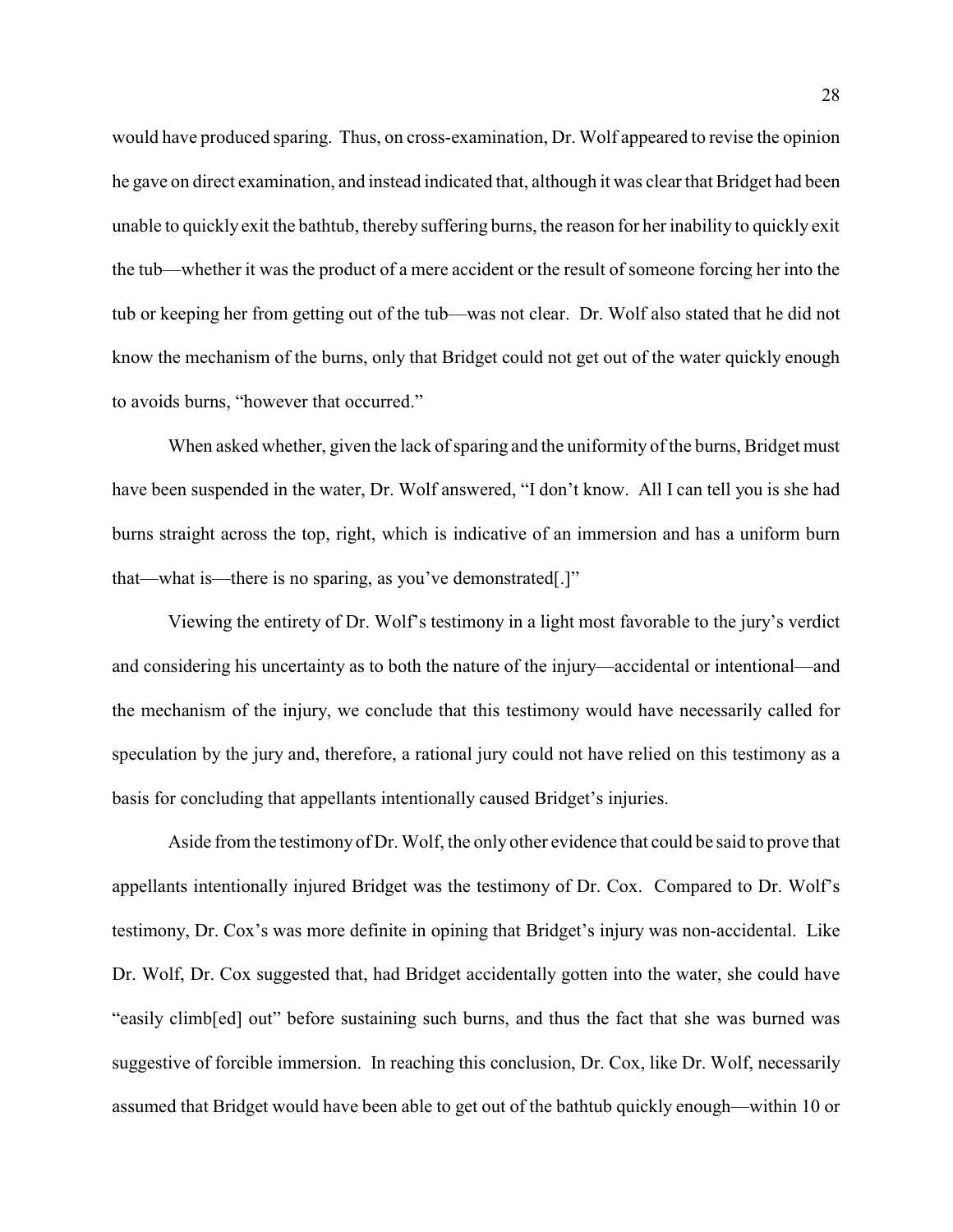perhaps 15 seconds at the estimated water temperature—to avoid being burned had she been unrestrained by either appellant.

But Dr. Cox did not base his opinion on the particular facts of this case; he acknowledged in his testimony that he did not know how hot the water was (or, therefore, how long it would have taken for Bridget to sustain second-degree burns), nor did he know the shape or dimensions of the bathtub or bathtub door. In addressing the particular features of Bridget's injuries that led him to conclude that this was an intentional injury, Dr. Cox stated that Bridget's burns were "very symmetric" on both feet; "very uniform" as to depth; there was a distinct "water line" between the burned and unburned skin; and there was a lack of splash marks.

Dr. Cox relied both on the distinctiveness of the water line and the lack of splash marks to suggest that, had Bridget been unrestrained and splashing around in the hot water while trying to get out of the tub, this motion would have produced "waves" of water that would have reduced the evenness of the water line and would further have produced splash burns on her legs. The difficulty with Dr. Cox's opinion in this regard, however, is that, again, he formed it without knowing the crucial fact that the undisputed maximum temperature of the water coming from the faucet would not have been hot enough to cause these types of "wave" or "splash" burns. Dr. Cox did admit that the likelihood of splash burns "would depend on the water temperature" and that he "had no direct knowledge of the water temperature." The record further shows that, in forming his expert opinion in this case, Dr. Cox had estimated the water to be between 135 and 140 degrees, which was well above the established maximum temperature of the water in this case.

Because Dr. Cox's expert opinion was based, in part, on an assumption about a water temperature that is inconsistent with the facts in this case, we conclude that a rational jury could not have relied on Dr. Cox's opinion as a basis for determining that appellants intentionally caused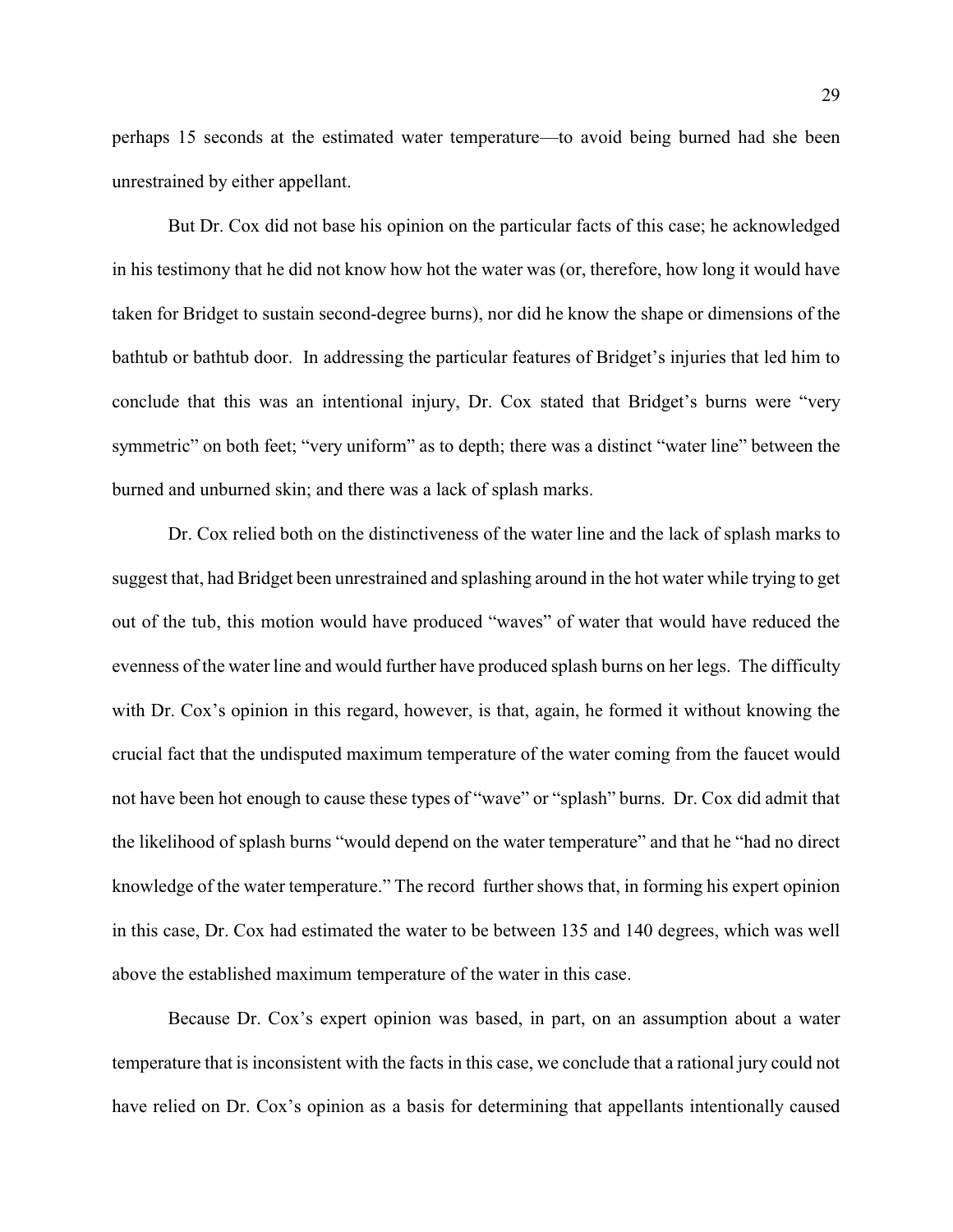Bridget's injuries.

Dr. Cox also conceded that Bridget "either was in there accidentally and was walking around on her own, or . . . she was forcibly submerged in this hot water and held, but elevated." Although Dr. Cox ultimately concluded that the burns were "non-accidental," he acknowledged that there were no bruises or grasp marks to suggest that Bridget had been forcibly immersed.

The legal sufficiency standard of review does not require us to decide "what happened"; we only have to be satisfied that a jury could rationally answer that question for themselves beyond a reasonable doubt. *Merritt v. State*, 368 S.W.3d 516, 527 (Tex. Crim. App. 2012) (stating that an appellate court acts improperly "as a thirteenth juror when it speculate[s] and focuse[s] on the existence of a reasonable hypothesis inconsistent with the guilt of the accused").

This case turns on the reliability of the expert witness testimony to establish how the child was injured and whether those injuries were intentionally inflicted. We have previously considered the reliabilityof scientific evidence when answeringwhetherthat evidence could be legallysufficient to support a conviction. *Winfrey v. State*, 323 S.W.3d 875, 882-84 (Tex. Crim. App. 2010). In *Winfrey*, the State relied upon a dog-scent lineup to prove that the defendant had been in direct contact with the murder victim's clothing. *Id.* at 878. However, we did not credit that evidence in our legal-sufficiency analysis because the science underlying the dog-scent lineups was unreliable. *Id.* at 882-84. Given the unreliability of the dog-scent evidence, we held that it had no direct inculpatory value. *Id*. at 884 ("To the extent that lower court opinions suggest otherwise, we overrule them and expressly hold that when inculpatory evidence is obtained from a dog-scent lineup, its role in the court room is merely supportive.").

While the science and methodology of the experts in this case is certainly reliable, the expert conclusions about the conduct causing the injuries were not. Our sister court has recognized that,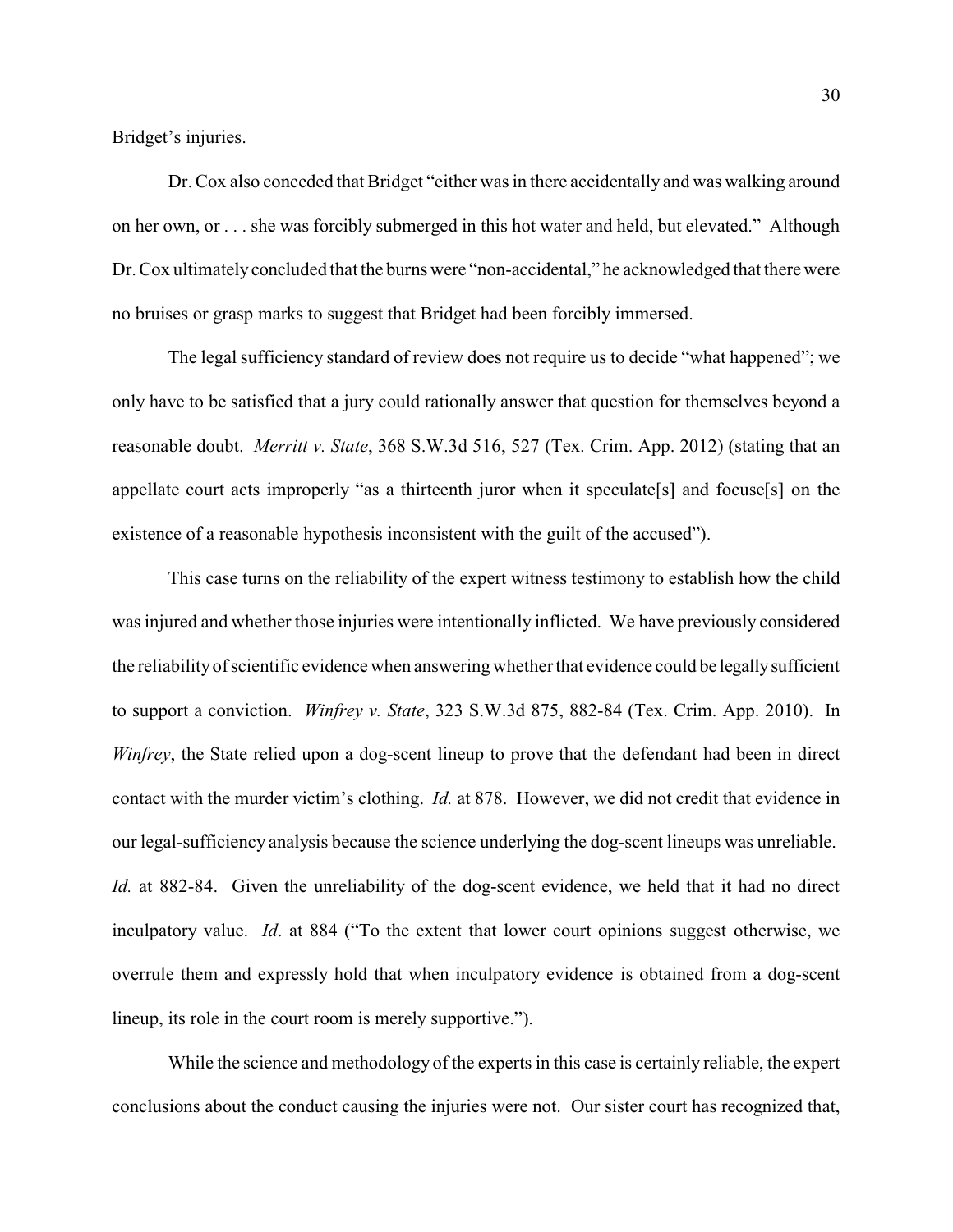even when an expert's scientific methodology is sound, an expert's opinion may nevertheless be too speculative or conclusory to be considered probative for purposes of a legal-sufficiency review. *Coastal Transp. Co. v. Crown Cent. Petrol. Corp.*, 136 S.W.3d 227, 233 (Tex. 2004). For example, in *Volkswagen of America, Inc. v. Ramirez*, the Court considered a negligence action involving a car accident. 159 S.W.3d 897 (Tex. 2004). A plaintiff's accident-reconstruction expert concluded that the rear wheel of the plaintiff's car came loose from the axle before the accident rather than after, and therefore caused the accident. *Id.* at 902. Another expert pointed to several facts to show that the wheel bearing had failed and noted that, after the accident, grass was found in the hub of the detached wheel. *Id.* at 911. Yet, this expert could not explain how the wheel had detached before the accident but, nevertheless, remained in the car's wheel well while the car crossed the median and collided with another car. *Id.* The Court concluded that, even if the expert's methodology was reliable, his conclusion was not reliable because the facts on which he relied did not support his expert opinion. *Id*.

The same flaw exists in this case. One expert, Dr. Cox, opined that the lack of splash marks indicated forced immersion. But because he did not know the temperature of the water at the time of incident, his conclusion was unsupported by facts. Additionally, Dr. Cox reached his conclusion without consideration of the physical abilities of the defendants to actually forcibly hold the victim in place. *Holloway v. State*, 613 S.W.2d 497, 502 (Tex. Crim. App. 1981) ("[R]elevance of the opinion to an issue in litigation is established only if the expert's conclusion is based upon facts either proved or assumed.").

For his part, Dr. Wolf was made aware at trial of how physically difficult it would have been for Kenneth to hold the victim's feet in the tub. In light of that information, he acknowledged that it would be "pretty difficult" for Kenneth to commit the offense. Ultimately, he could conclude only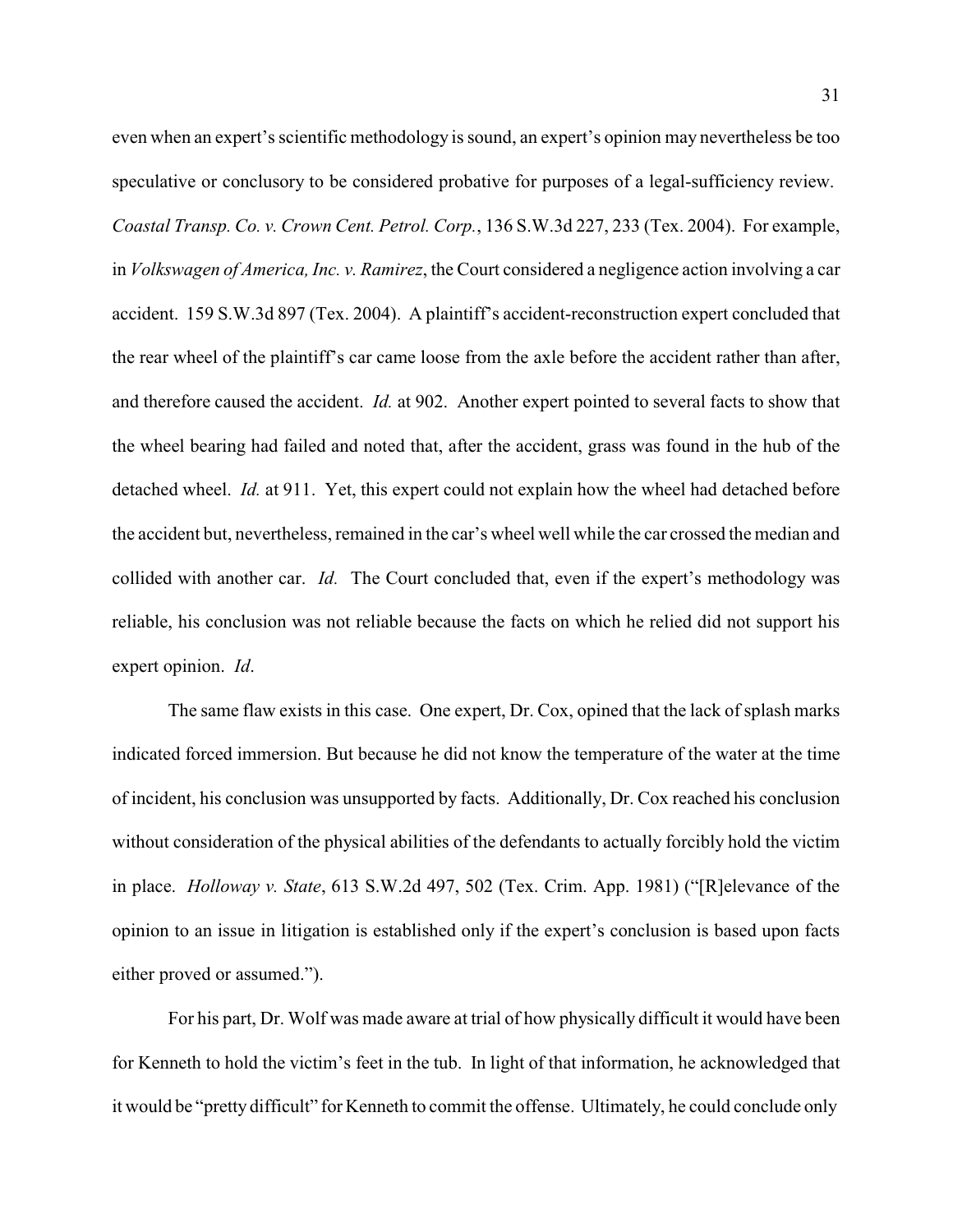that the "most probable" explanation was forced immersion, though he also allowed that forced immersion was "as plausible as anything else." This does not establish the guilty conduct beyond a reasonable doubt.

Even with their considerable expertise in burn injuries and child abuse, neither Dr. Cox nor Dr. Wolf had expertise in bio-mechanics. Their explanation and demonstrations of how Kenneth might have held the victim's feet in the scalding water were necessarily more speculative than their opinions regarding the burns themselves. While this testimonymight have been supportive evidence of Kenneth's guilt, it was not based upon sufficient facts or expertise to be considered as direct evidence of intentional conduct.<sup>21</sup> Winfrey, 323 S.W.3d at 884; *Holloway*, 613 S.W.2d at 503.

Our Legislature recently acknowledged that a guilty verdict may be unjust where it is based upon either "bad science" or "bad scientists." Tex. Code Crim. Proc. art. 11.073 (b), (d). In *Winfrey*, we presaged this legislative enactment by refusing to rely upon "bad science" within our legalsufficiency analysis because the evidence was based upon unreliable methodology. *Winfrey*, 323 S.W.3d at 882-84. Here, we take the next, necessary step and hold that a conclusory expert opinion based upon insufficient facts is not probative evidence. Consistent with our sister Court's precedent, we put less probative weight upon conclusions by "bad scientists" whose opinions may be scientifically inaccurate despite their reliance upon sound science and methodology. *Volkswagen*, 159 S.W.3d at 911; *see also Ex parte Robbins*, 478 S.W.3d 678, 693 (Tex. Crim. App. 2014) (Johnson, J., concurring) ("A scientist may not intend to present bad science, nor must that scientist be a bad scientist in every situation. Linus Pauling won a Nobel Prize in chemistry and would certainly be a good scientific witness if he testified about his work in chemistry. However, he would

 $21$  To the extent that the jury could have relied upon the lead detective's opinion that the child's injuries were caused by intentional conduct, that opinion was similarly unsupported.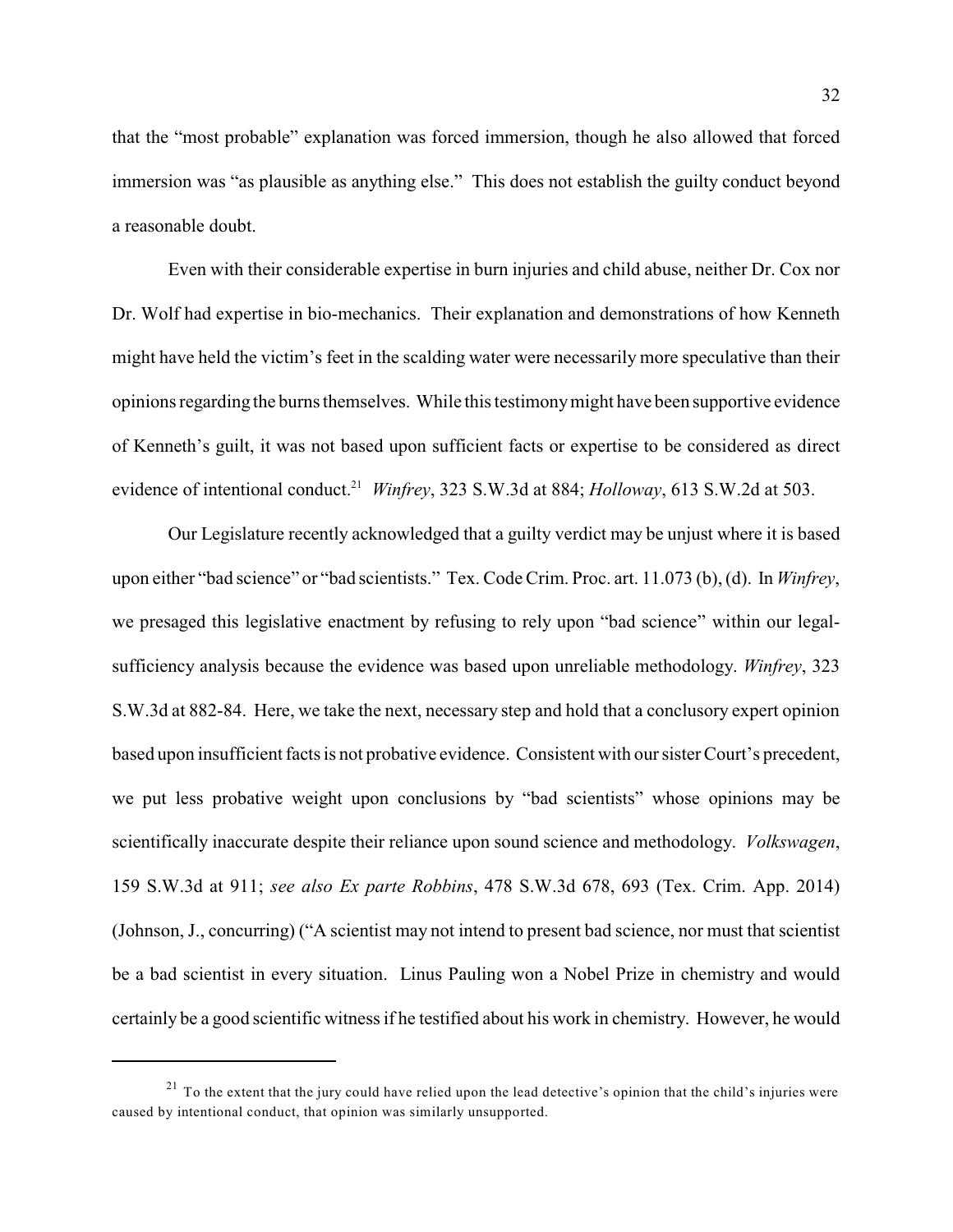be a bad scientist presenting bad science if he were called as a witness to the unlimited powers of vitamin C.").

Holding that the expert opinions are too conclusory to be direct evidence of guilty conduct is also consistent with the legal-sufficiency standard set out in *Jackson v. Virginia*. As we noted in *Brooks v. State*, the *Jackson v. Virginia* legal-sufficiency standard does not blindly defer to a jury's credibility determinations; it allows for some consideration of whether the jury's credibility determinations were rational in light of the objective evidence. *Brooks v. State*, 323 S.W.3d 893, 907 (Tex. Crim. App. 2010). We gave an example of a store clerk in a robbery to illustrate this concept:

The store clerk at trial identifies A as the robber. A properly authenticated surveillance videotape of the event clearly shows that B committed the robbery. But, the jury convicts A. It was within the jury's prerogative to believe the convenience store clerk and disregard the video. But based on *all* the evidence the jury's finding of guilt is not a rational finding.

*Id.* (quoting *Johnson v. State*, 23 S.W.3d 1, 15 (Tex. Crim. App. 2000) (McCormick, P.J., dissenting)). Reducing conflicts in expert-opinion testimony to simple credibility determinations without considering whether the opinions themselves are adequately supported fails to ask whether the jury's credibility choice was rational.

As we noted in *Coble v. State*, some studies have shown that juror reliance upon an expert's credentials is directlyproportional to the complexityof the information presented: the more complex the information, the more the jury looks to the background, experience, and status of the expert himself rather than to the content of his testimony. 330 S.W.3d 253, 281 (Tex. Crim. App. 2010). We also noted that jurors value medical expertise higher than other scientific expertise. *Id*. An expert's appeal to the juror's own common sense may be considerably more persuasive than a counterintuitive and complex, but empirically verified, theory. *Id*. These studies point generally to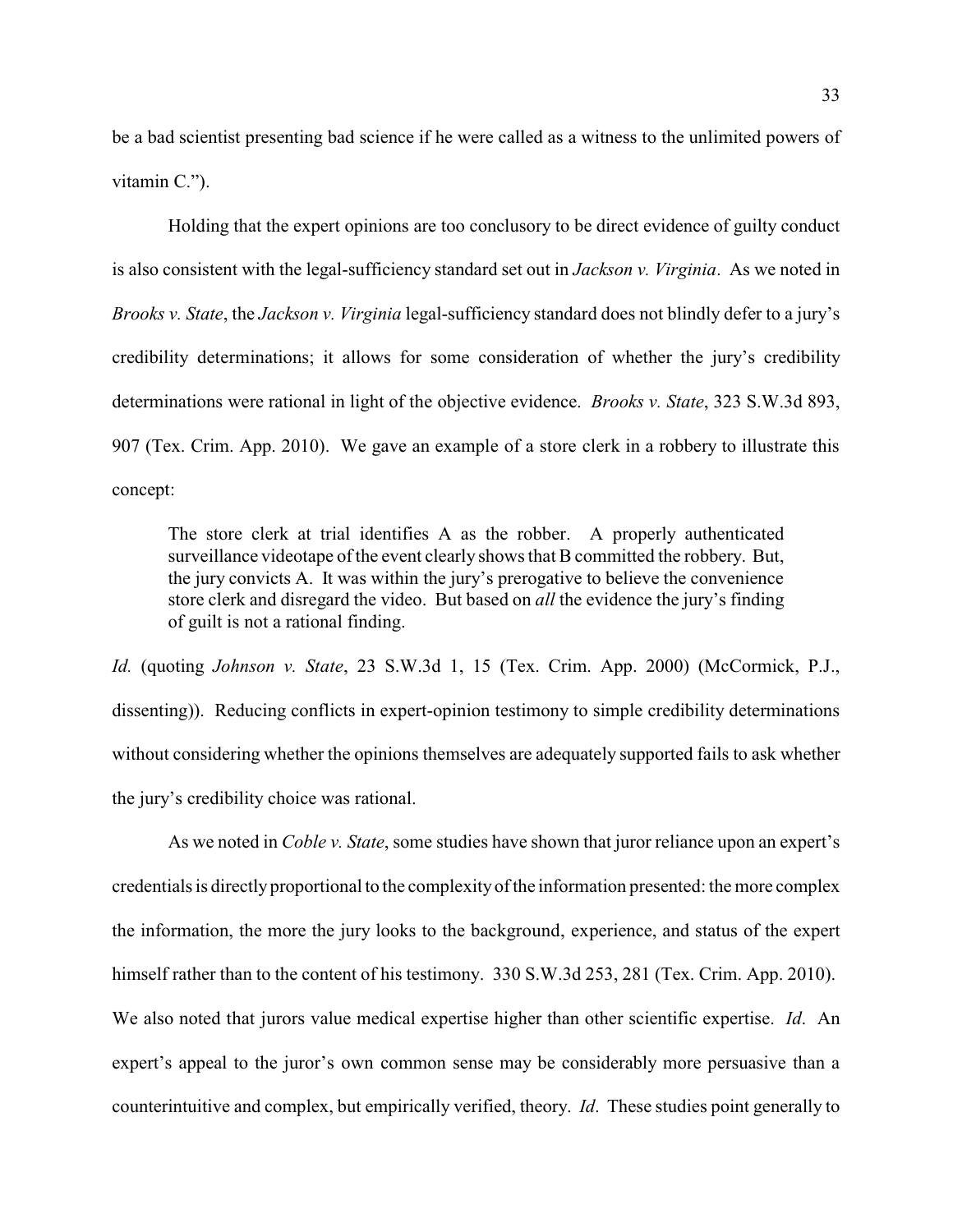a jury's potential to "irrationally" credit an expert's testimony without considering whether the expert's opinion is fully supported.

The human desire to defer to an "expert" is innate and not always rational. In this case, the jury acted irrationally in deferring to the experts' unsupported conclusions that Kenneth, Shelley, or both of them, intentionally caused the injury to the victim when they found the defendants guilty of the offense of intentional injury to a child. We do not know, nor can we know, how the child came to be injured without resort to speculation. Putting a scientific gloss over that speculation does not make the evidence more certain. Both defendants are entitled to an acquittal.

#### **III. Conclusion**

Given the number of outstanding questions about whether the injury was accidental or intentionally inflicted, how this alleged offense might have been committed, and who might have committed it, we conclude that a rational jury would have had at most only a strong suspicion of guilt under these circumstances, therefore, we hold the evidence insufficient and render judgments of acquittal.<sup>22</sup>

Because the evidence is insufficient to establish that either appellant was responsible for Bridget's injuries, we decline to reform the judgment to any lesser-included offense under these circumstances. *See, e.g., Thornton v. State*, 425 S.W.3d 289, 300 (Tex. Crim. App. 2014) (permitting reformation of the judgment if the juryhas "necessarily found" all elements of the lesserincluded offense beyond a reasonable doubt and if the evidence is sufficient as to that offense.).

<sup>&</sup>lt;sup>22</sup> "If, given all of the evidence, a rational jury would necessarily entertain a reasonable doubt as to the defendant's guilt, the due process guarantee requires that we reverse and order a judgment of acquittal." *Swearingen v. State*, 101 S.W.3d at 95.